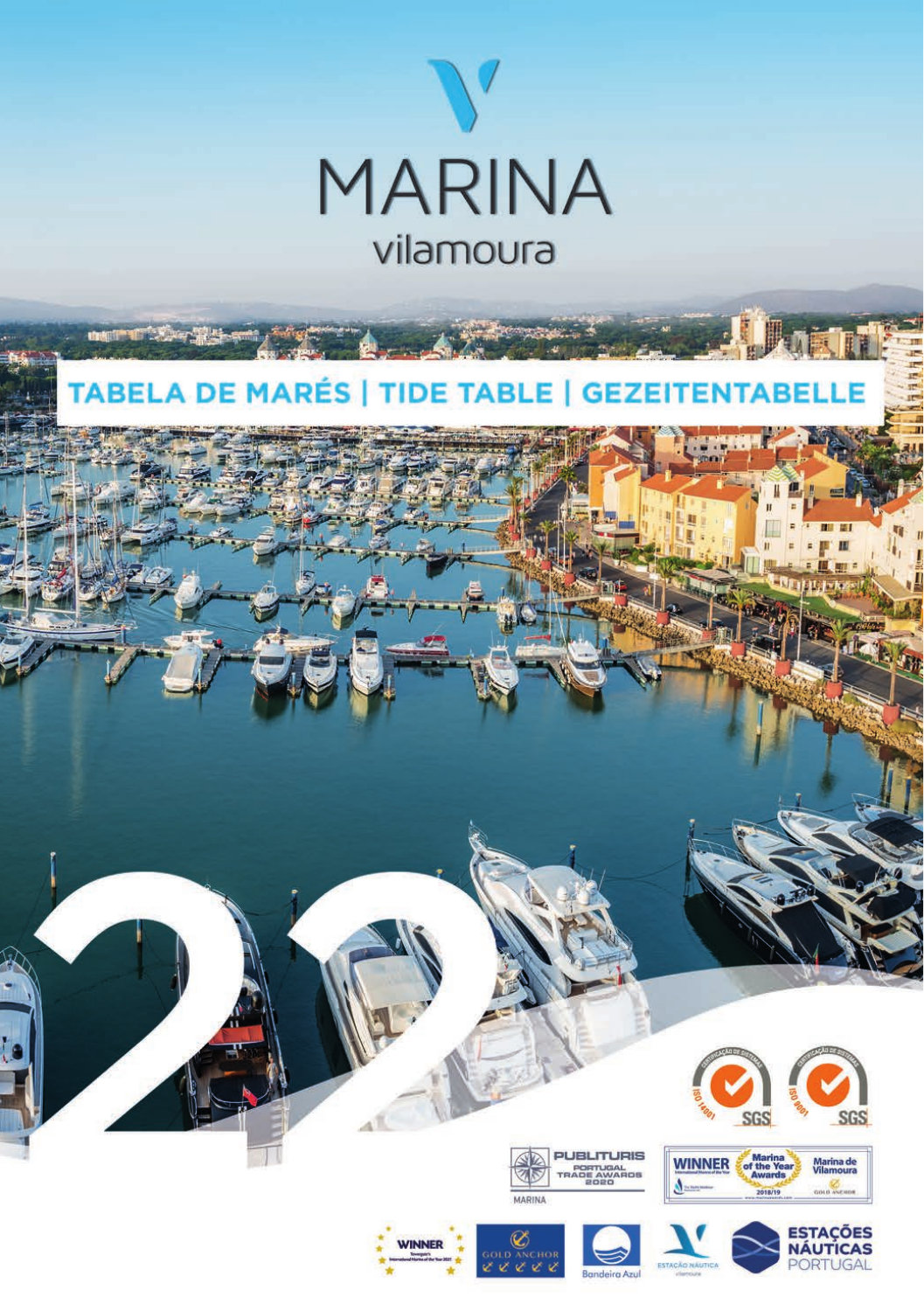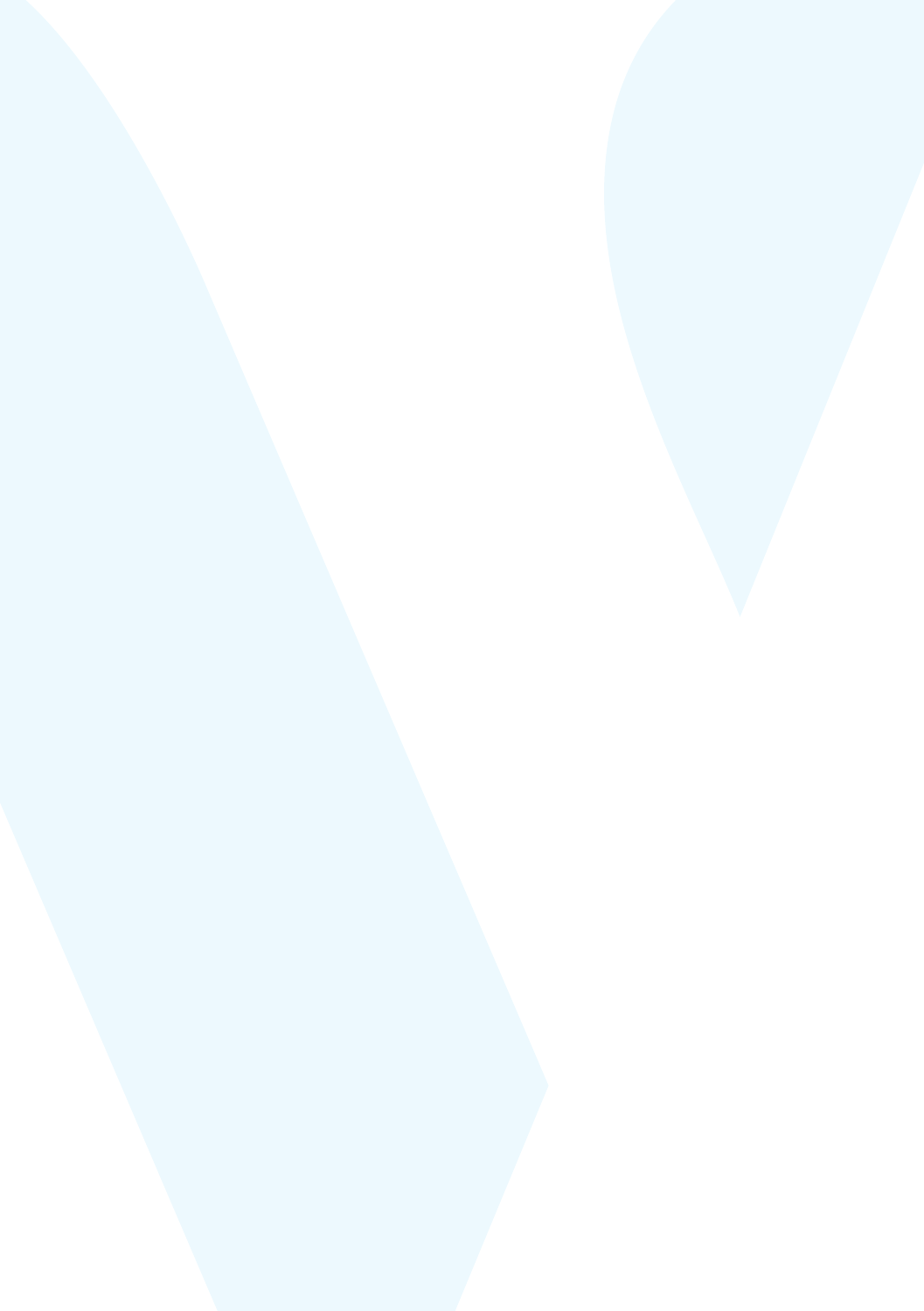## NAUTICAL NOTES **NOTAS NAÚTICAS** NAUTISCHE NOTIZEN

A análise e previsão harmónica foram efetuadas pelo Instituto Hidrográfico da Marinha a partir de observações maregráficas relativas ao período de 30 de setembro de 1979 a 31 de agosto de 1980. O marégrafo esteve instalado na posição definida pelas seguintes coordenadas: Latitude 37º 04.4'N Longitude 8º 07.3'W As alturas da tabela estão referidas ao nível do zero hidrográfico o qual fica 2.00 metros abaixo do nível médio do mar. Alerta-se os utilizadores, que as previsões de marés indicadas são referidas a um fuso horário que poderá não coincidir com o fuso horário correspondente à hora legal. Dado que o plano Zero Hidrográfico (ZH) foi fixado em relação a níveis médios adotados há várias décadas, existe presentemente uma diferença sistemática de cerca de +10 centímetros entre as alturas da água observadas e as alturas de maré previstas. No período de hora de Verão (27 Mar/30 Out) deverá acrescentar 60 minutos às horas indicadas na tabela. Para mais informações consultar www.hidrografico.pt

Harmonic analysis and prediction were carried out by the Hydrographic Institute of the Navy on the basis of tidal observations during the period between 30th September 1979 and 31st August 1980. The tide gauge was installed at the position defined by the following coordinates: Latitude  $37^{\circ}$ 04.4'N Longitude 8º 07.3'W The heights in the table are referenced to the level of hydrographic zero, which is 2.00 metres below mean sea level. Users are alerted to the fact that the tidal predictions shown are referenced to a time zone which may not coincide with the time zone corresponding to legal time. Given that the Hydrographic Zero (ZH) level was established in relation to average levels adopted a number of decades ago, there is at present a systematic difference of approximately +10 centimetres between the water levels observed and the predicted tide heights. During summer time (27 Mar/30 Oct) you should add 60 minutes to the times shown in the table. For further information, please consult www.hidrografico.pt

Die Analyse und Vorhersage wurden vom Hydrografischen Institut der Marine durchgeführt und erfolgte anhand der zwischen dem 30. September 1979 und den 31. August 1980 gemessenen Gezeitenstände. Der Gezeitenmesser war an folgender Position installiert: Breitengrad 37º 04.4'N Längengrad 8º 07.3'W Die Höhen der Tabelle beziehen sich auf das Seekartennull, das 2,00 Meter unter dem mittleren Meeresspiegel liegt. Wir machen die Benutzer darauf aufmerksam, dass sich die genannten Gezeitenvorhersagen auf eine Zeitzone beziehen, die eventuell nicht der gesetzlichen Zeitzone entspricht. Da das Seekartennull (SKN) in Bezug auf die seit mehreren Jahrzehnten verwendeten mittleren Höhenständen festgelegt wurde, besteht derzeit ein systematischer Unterschied von ca. +10 Zentimetern zwischen den gemessenen Wasserständen und den vorhergesagten Gezeitenständen. Während der Sommerzeit (27. März/30. Oktober) müssen Sie 60 Minuten zu den in der Tabelle genannten Uhrzeiten hinzurechnen. Weitere Informationen finden Sie unter www.hidrografico.pt

8<br>D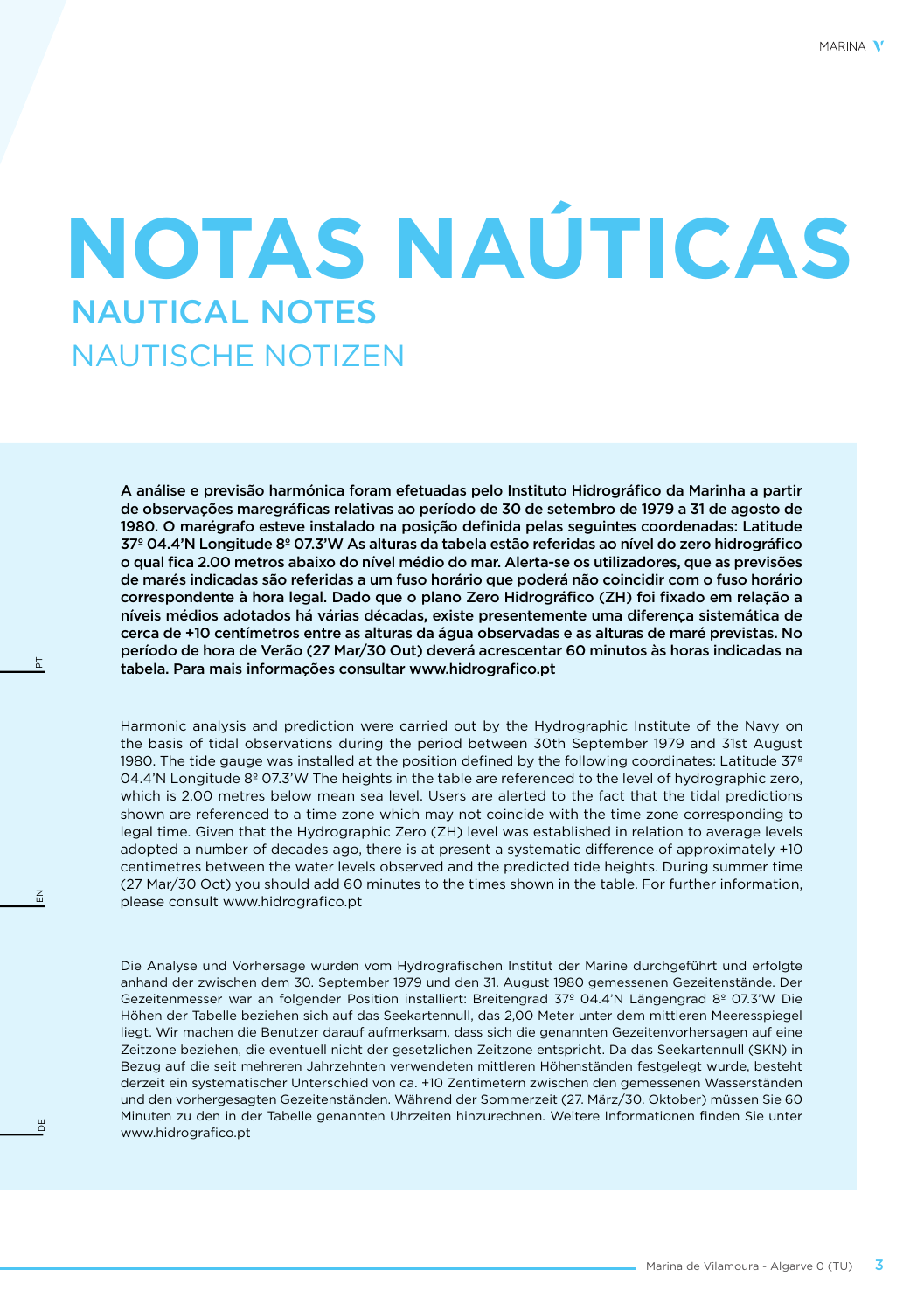



© Copyright Marinha, Instituto Hidrográfico, 2021 Publicado com a autorização n.º 06/2022 do Instituto Hidrográfico, Marinha. Esta publicação não substitui as publicações oficiais do Instituto Hidrográfico que declina qualquer responsabilidade decorrente da utilização dos elementos de marés transcritos.

© Copyright Navy, Hydrographic Institute, 2021 Published under authorisation No. 06/2022 of the Hydrographic Institute, Navy. This publication does not replace the offcial publications of the Hydrographic Institute, .<br>which declines any responsibility arising from the use of the transcribed tide information.

© Copyright, Marinha, Instituto Hidrográfico, 2021 Dieses Dokument wurde mit Genehmigung des Hydrografischen Instituts der Marine (Instituto Hidrigráfico, Marinha / Nr. 06/2022) veröffentlicht. Diese Veröffentlichung ersetzt nicht die offziellen Veröffentlichungen des Hydrografischen Instituts, das jede Haftung für sich aus der Nutzung der erstellten Gezeitenelemente ergebende Folgen zurückweist.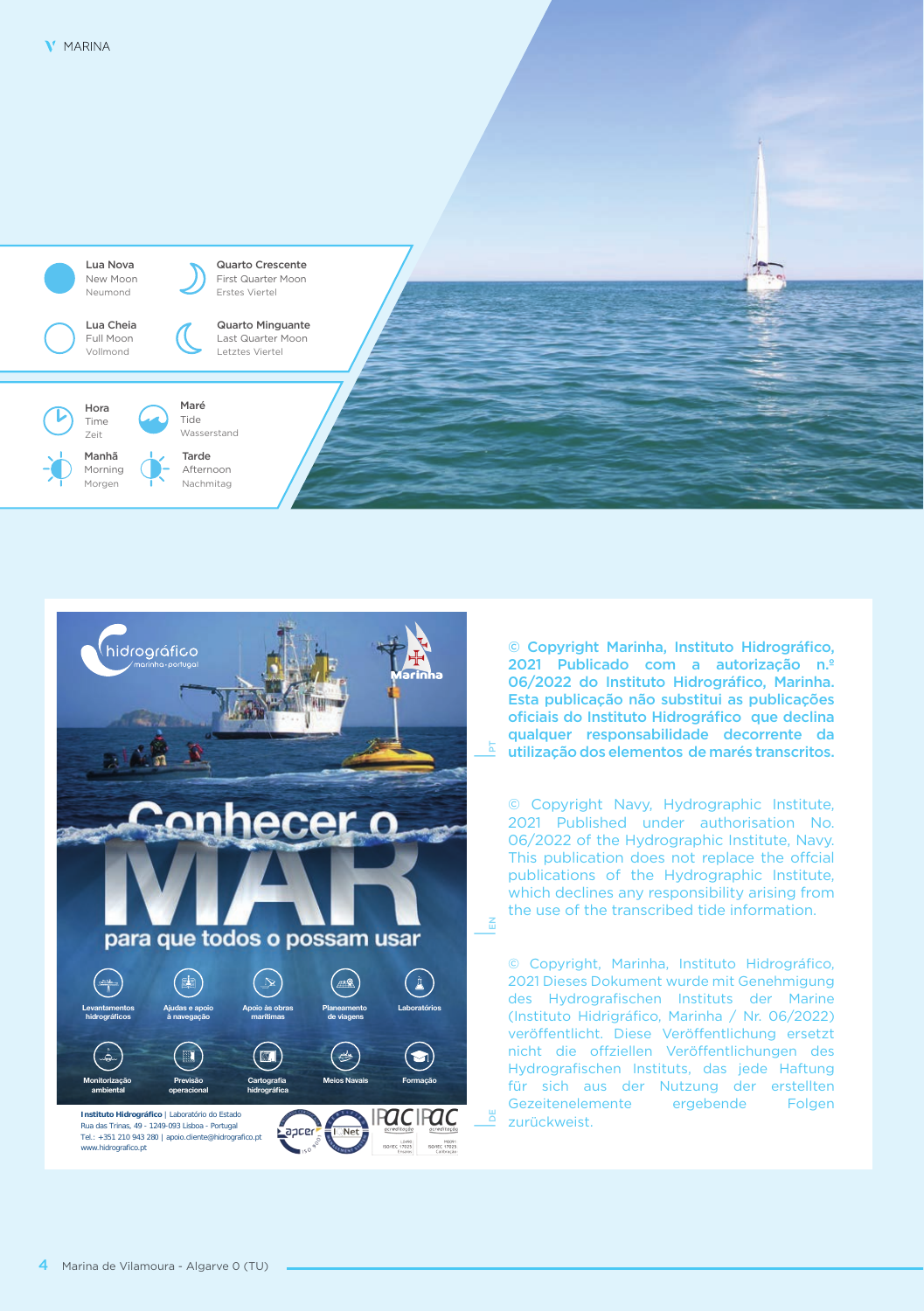| <b>MARINA</b> |
|---------------|
|---------------|

|                                  |       |                          | <b>PREIA MAR   HIGH TIDE   HOCHWASSER</b> |                          |                |                | <b>BAIXA-MAR   LOW TIDE   NIEDRIGWASSER</b> |     |                          | <b>COEFICIENTES DE MARÉ</b>                     |
|----------------------------------|-------|--------------------------|-------------------------------------------|--------------------------|----------------|----------------|---------------------------------------------|-----|--------------------------|-------------------------------------------------|
| DIA / LUA<br>DAY / MOON          |       | Ť                        | Œ                                         |                          |                | Þ              |                                             |     |                          | TIDAL COEFFICIENT<br><b>GEZEITENKOEFFIZIENT</b> |
| TAG / MOND                       | ৣ     | ♤                        | $\circledcirc$                            | ♤                        | $\circledcirc$ | ♤              | ℗                                           | ♤   | ◆                        | ⋭                                               |
| 1 Sab. Sat.<br>Sa.               | 00:35 | 3.3                      | 13:03                                     | 3.3                      | 06:47          | .8             | 19:07                                       | .7  | ÷                        | 88                                              |
| 2 Dom. Sun. So.                  | 01:25 | 3.5                      | 13:55                                     | 3.4                      | 07:39          | .6             | 19:55                                       | .7  | 95                       | 96                                              |
| 3 Seg. Mon. Mo.                  | 02:15 | 3.6                      | 14:46                                     | 3.4                      | 08:29          | .5             | 20:43                                       | .6  | 102                      | 101                                             |
| $4$ Ter.<br>Tue. Di.             | 03:04 | 3.7                      | 15:35                                     | 3.4                      | 09:18          | .5             | 21:29                                       | .7  | 104                      | 100                                             |
| 5 Qua. Wed. Mi.                  | 03:52 | 3.7                      | 16:24                                     | 3.3                      | 10:06          | .5             | 22:16                                       | 8.  | 102                      | 94                                              |
| $6$ Qui.<br>Thu. Do.             | 04:41 | 3.6                      | 17:12                                     | 3.2                      | 10:54          | .7             | 23:03                                       | .9  | 95                       | 85                                              |
| 7 Sex. Frid. Fr.                 | 05:30 | 3.4                      | 18:02                                     | 3.0                      | 11:43          | .9             | 23:52                                       | 1.1 | 85                       | 72                                              |
| 8 Sab. Sat.<br>Sa.               | 06:21 | 3.2                      | 18:53                                     | 2.8                      | ٠              | ä,             | 12:35                                       | 1.1 | 73                       | 59                                              |
| Dom. Sun. So.<br>᠉<br>9          | 07:15 | 3.0                      | 19:51                                     | 2.7                      | 00:46          | 1.3            | 13:31                                       | 1.3 | 59                       | 48                                              |
| 10 Seg. Mon. Mo.                 | 08:14 | 2.8                      | 20:56                                     | 2.6                      | O1:48          | 1.4            | 14:34                                       | 1.4 | 48                       | 42                                              |
| <b>11</b> Ter.<br>Tue. Di.       | 09:21 | 2.7                      | 22:06                                     | 2.6                      | 03:01          | 1.5            | 15:43                                       | 1.5 | 41                       | 40                                              |
| Qua. Wed. Mi.<br>12 <sup>1</sup> | 10:30 | 2.6                      | 23:09                                     | 2.7                      | 04:17          | 1.5            | 16:46                                       | 1.4 | 39                       | 44                                              |
| Qui.<br>Thu. Do.<br>13           | 11:31 | 2.7                      | ×,                                        | $\overline{\phantom{a}}$ | 05:22          | 1.4            | 17:38                                       | 1.3 | 43                       | $\overline{a}$                                  |
| Sex. Frid. Fr.<br>14             | 00:00 | 2.8                      | 12:21                                     | 2.8                      | 06:14          | 1.3            | 18:22                                       | 1.2 | 51                       | 49                                              |
| <b>15 Sab.</b> Sat.<br>Sa.       | 00:43 | 3.0                      | 13:04                                     | 2.8                      | 06:57          | 1.2            | 19:01                                       | 1.2 | 58                       | 57                                              |
| 16 Dom. Sun. So.                 | 01:21 | 3.1                      | 13:42                                     | 2.9                      | 07:35          | 1.1            | 19:37                                       | 1.1 | 66                       | 64                                              |
| $\bigcirc$ 17<br>Seg. Mon. Mo.   | 01:56 | 3.2                      | 14:17                                     | 3.0                      | 08:09          | 1.0            | 20:11                                       | 1.0 | 72                       | 70                                              |
| <b>18</b> Ter.<br>Tue. Di.       | 02:30 | 3.3                      | 14:51                                     | 3.1                      | 08:42          | .9             | 20:43                                       | 1.0 | 77                       | 75                                              |
| 19<br>Qua. Wed. Mi.              | 03:03 | 3.3                      | 15:24                                     | 3.1                      | 09:14          | .9             | 21:16                                       | .9  | 80                       | 77                                              |
| <b>20 Qui.</b><br>Thu. Do.       | 03:37 | 3.4                      | 15:59                                     | 3.1                      | 09:47          | 8.             | 21:50                                       | .9  | 83                       | 78                                              |
| Frid. Fr.<br><b>21</b> Sex.      | 04:12 | 3.4                      | 16:35                                     | 3.1                      | 10:22          | .9             | 22:26                                       | 1.0 | 82                       | 76                                              |
| <b>22 Sab.</b> Sat.<br>Sa.       | 04:50 | 3.3                      | 17:15                                     | 3.0                      | 11:00          | .9             | 23:06                                       | 1.0 | 80                       | 73                                              |
| Dom. Sun. So.<br>23              | 05:31 | 3.2                      | 17:59                                     | 3.0                      | 11:42          | 1.0            | 23:51                                       | 1.1 | 75                       | 67                                              |
| 24<br>Seg. Mon. Mo.              | 06:17 | 3.1                      | 18:50                                     | 2.8                      | L.             | $\overline{a}$ | 12:30                                       | 1.1 | 68                       | 60                                              |
| $\mathbb{C}$ 25 Ter.<br>Tue. Di. | 07:10 | 3.0                      | 19:50                                     | 2.8                      | 00:43          | 1.2            | 13:27                                       | 1.2 | 60                       | 54                                              |
| Qua. Wed. Mi.<br>26              | 08:15 | 2.8                      | 21:02                                     | 2.8                      | O1:48          | 1.3            | 14:36                                       | 1.2 | 52                       | 51                                              |
| Qui.<br>Thu. Do.<br>27           | 09:33 | 2.8                      | 22:17                                     | 2.8                      | 03:08          | 1.3            | 15:53                                       | 1.2 | 50                       | 54                                              |
| 28<br>Sex. Frid. Fr.             | 10:52 | 2.8                      | 23:26                                     | 3.0                      | 04:32          | 1.2            | 17:06                                       | 1.1 | 55                       | 63                                              |
| Sab. Sat.<br>29<br>Sa.           | ä,    | $\overline{\phantom{a}}$ | 12:00                                     | 3.0                      | 05:45          | 1.0            | 18:08                                       | 1.0 | $\overline{\phantom{a}}$ | 66                                              |
| Dom. Sun. So.<br>30              | 00:25 | 3.2                      | 12:59                                     | 3.2                      | 06:44          | .8             | 19:01                                       | 8.  | 76                       | 80                                              |
| Seg. Mon. Mo.<br>31              | O1:18 | 3.4                      | 13:51                                     | 3.3                      | 07:36          | .6             | 19:50                                       | .7  | 89                       | 92                                              |

|                   |                |            |     |                          |                          | <b>PREIA MAR   HIGH TIDE   HOCHWASSER</b> |     |         |                          | <b>BAIXA-MAR   LOW TIDE   NIEDRIGWASSER</b> |          | <b>COEFICIENTES DE MARÉ</b>                            |     |  |
|-------------------|----------------|------------|-----|--------------------------|--------------------------|-------------------------------------------|-----|---------|--------------------------|---------------------------------------------|----------|--------------------------------------------------------|-----|--|
|                   | DIA / LUA      | DAY / MOON |     |                          | 泍                        | Œ                                         |     |         | 沙                        | Þ                                           |          | <b>TIDAL COEFFICIENT</b><br><b>GEZEITENKOEFFIZIENT</b> |     |  |
|                   |                | TAG / MOND |     | $\circledcirc$           | ♤                        | শ্চ                                       | ♤   | $\odot$ | ♤                        | ৻ঀ                                          | $\varpi$ | ◆                                                      | ∲   |  |
|                   | 1 Ter.         | Tue.       | Di. | 02:07                    | 3.6                      | 14:37                                     | 3.4 | 08:23   | .5                       | 20:34                                       | .6       | 100                                                    | 101 |  |
|                   | $2$ Qua.       | Wed.       | Mi. | 02:53                    | 3.7                      | 15:21                                     | 3.4 | 09:06   | .4                       | 21:15                                       | .6       | 107                                                    | 104 |  |
| 3                 | Qui.           | Thu.       | Do. | 03:37                    | 3.7                      | 16:02                                     | 3.4 | 09:47   | $\cdot$                  | 21:55                                       | .6       | 108                                                    | 101 |  |
| 4                 | Sex.           | Frid.      | Fr. | 04:18                    | 3.6                      | 16:41                                     | 3.3 | 10:26   | .6                       | 22:34                                       | .7       | 104                                                    | 92  |  |
| 5                 | Sab.           | Sat.       | Sa. | 04:59                    | 3.5                      | 17:20                                     | 3.1 | 11:04   | .8                       | 23:13                                       | .9       | 94                                                     | 80  |  |
|                   | 6 Dom. Sun.    |            | So. | 05:39                    | 3.2                      | 18:01                                     | 2.9 | 11:42   | 1.0                      | 23:54                                       | 1.1      | 80                                                     | 66  |  |
| 7                 | Seg.           | Mon.       | Mo. | 06:22                    | 3.0                      | 18:45                                     | 2.7 | ٠       | $\overline{\phantom{a}}$ | 12:24                                       | 1.2      | 64                                                     | 52  |  |
| ᠉<br>8            | Ter.           | Tue.       | Di. | 07:09                    | 2.7                      | 19:41                                     | 2.6 | OO:41   | 1.3                      | 13:13                                       | 1.4      | 49                                                     | 40  |  |
| 9                 | Qua.           | Wed.       | Mi. | 08:11                    | 2.5                      | 20:57                                     | 2.5 | O1:43   | 1.5                      | 14:19                                       | 1.5      | 36                                                     | 33  |  |
| 10 <sup>°</sup>   | Qui.           | Thu.       | Do. | 09:37                    | 2.4                      | 22:24                                     | 2.5 | 03:14   | 1.6                      | 15:50                                       | 1.6      | 29                                                     | 32  |  |
| 11                | Sex.           | Frid.      | Fr. | 11:01                    | 2.5                      | 23:32                                     | 2.7 | 04:50   | 1.5                      | 17:08                                       | 1.5      | 31                                                     | 39  |  |
| $12 \overline{ }$ | Sab.           | Sat.       | Sa. | $\overline{\phantom{m}}$ | $\overline{\phantom{a}}$ | 12:02                                     | 2.6 | 05:55   | 1.4                      | 18:02                                       | 1.4      | $\overline{\phantom{a}}$                               | 41  |  |
| 13                | Dom. Sun.      |            | So. | 00:21                    | 2.8                      | 12:47                                     | 2.7 | 06:40   | 1.2                      | 18:44                                       | 1.2      | 49                                                     | 52  |  |
| 14                | Seg.           | Mon.       | Mo. | 01:01                    | 3.0                      | 13:24                                     | 2.9 | 07:16   | 1.1                      | 19:19                                       | 1.1      | 60                                                     | 63  |  |
|                   | <b>15</b> Ter. | Tue.       | Di. | 01:36                    | 3.2                      | 13:57                                     | 3.0 | 07:49   | .9                       | 19:52                                       | .9       | 70                                                     | 73  |  |
| $\circ$ 16        | Qua.           | Wed.       | Mi. | 02:09                    | 3.3                      | 14:29                                     | 3.2 | 08:20   | 8.                       | 20:24                                       | .8       | 80                                                     | 82  |  |
| 17 <sup>17</sup>  | Qui.           | Thu.       | Do. | 02:42                    | 3.4                      | 15:02                                     | 3.3 | 08:51   | .7                       | 20:56                                       | .7       | 89                                                     | 89  |  |
| 18                | Sex.           | Frid.      | Fr. | 03:15                    | 3.5                      | 15:35                                     | 3.3 | 09:23   | .6                       | 21:30                                       | .7       | 95                                                     | 92  |  |
| 19                | Sab.           | Sat.       | Sa. | 03:50                    | 3.5                      | 16:10                                     | 3.3 | 09:57   | .6                       | 22:05                                       | .7       | 98                                                     | 92  |  |
| 20                | Dom. Sun.      |            | So. | 04:26                    | 3.5                      | 16:48                                     | 3.2 | 10:32   | .6                       | 22:42                                       | .7       | 96                                                     | 88  |  |
| 21                | Seg.           | Mon.       | Mo. | 05:05                    | 3.3                      | 17:28                                     | 3.1 | 11:11   | .8                       | 23:23                                       | .9       | 90                                                     | 80  |  |
| 22                | Ter.           | Tue.       | Di. | 05:48                    | 3.2                      | 18:15                                     | 2.9 | 11:54   | .9                       | i.                                          | ٠        | 79                                                     | 69  |  |
| $\mathbb{C}$ 23   | Qua.           | Wed.       | Mi. | 06:38                    | 2.9                      | 19:11                                     | 2.8 | 00:11   | 1.0                      | 12:45                                       | 1.1      | 65                                                     | 57  |  |
| 24                | Qui.           | Thu.       | Do. | 07:44                    | 2.7                      | 20:26                                     | 2.7 | 01:13   | 1.2                      | 13:54                                       | 1.3      | 52                                                     | 47  |  |
| 25                | Sex.           | Frid.      | Fr. | 09:14                    | 2.6                      | 21:58                                     | 2.7 | 02:42   | 1.3                      | 15:30                                       | 1.4      | 43                                                     | 46  |  |
| 26                | Sab.           | Sat.       | Sa. | 10:50                    | 2.7                      | 23:17                                     | 2.9 | 04:29   | 1.3                      | 17:01                                       | 1.3      | 48                                                     | 56  |  |
| 27                | Dom. Sun.      |            | So. |                          | $\overline{\phantom{a}}$ | 12:01                                     | 2.9 | 05:47   | 1.0                      | 18:06                                       | 1.1      | $\overline{\phantom{a}}$                               | 62  |  |
|                   | <b>28</b> Seg. | Mon.       | Mo. | 00:19                    | 3.2                      | 12:55                                     | 3.1 | 06:43   | 8.                       | 18:56                                       | .9       | 71                                                     | 79  |  |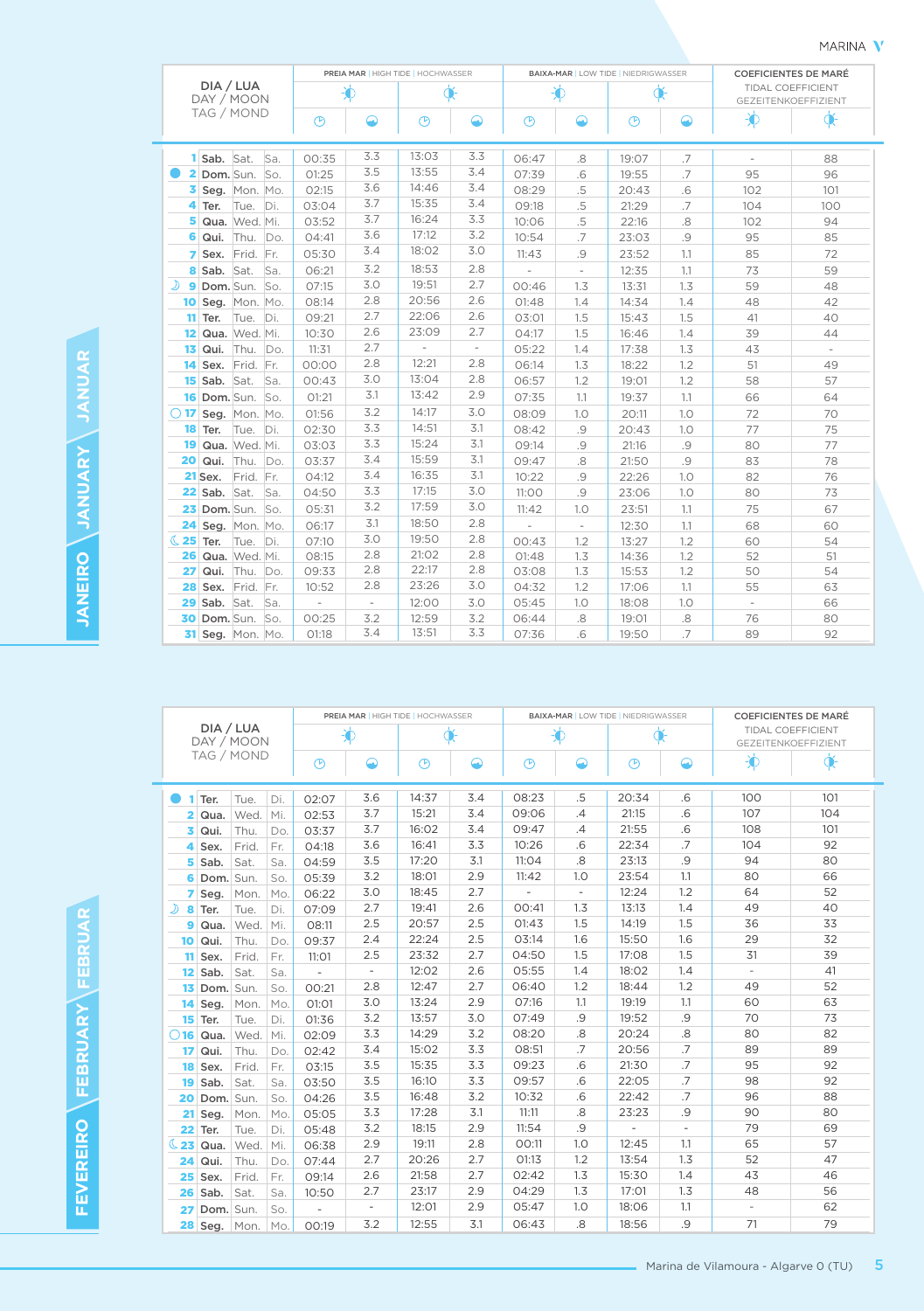|                   |                    |               |            |                |                          | <b>PREIA MAR   HIGH TIDE   HOCHWASSER</b> |                          |       |                          | <b>BAIXA-MAR   LOW TIDE   NIEDRIGWASSER</b> |               | <b>COEFICIENTES DE MARÉ</b>                            |                          |  |
|-------------------|--------------------|---------------|------------|----------------|--------------------------|-------------------------------------------|--------------------------|-------|--------------------------|---------------------------------------------|---------------|--------------------------------------------------------|--------------------------|--|
|                   | DIA / LUA          | DAY / MOON    |            | $\rightarrow$  |                          | Œ                                         |                          | 善     |                          | Œ                                           |               | <b>TIDAL COEFFICIENT</b><br><b>GEZEITENKOEFFIZIENT</b> |                          |  |
|                   |                    | TAG / MOND    |            | ℗              | ♤                        | ৻ঢ়                                       | ଇ                        | ℗     | ♤                        | $\odot$                                     | ♤             | ۰Þ                                                     | ᅊ                        |  |
|                   |                    |               |            |                |                          |                                           |                          | 07:28 |                          | 19:39                                       |               | 87                                                     | 92                       |  |
|                   | 1 Ter.<br>$2$ Qua. | Tue.<br>Wed.  | Di.<br>Mi. | O1:1O<br>01:55 | 3.4<br>3.6               | 13:40<br>14:21                            | 3.3<br>3.4               | 08:09 | .6<br>.4                 | 20:18                                       | .6<br>.5      | 100                                                    | 101                      |  |
| 3                 | Qui.               | Thu.          |            | 02:36          | 3.7                      | 14:59                                     | 3.4                      | 08:45 | $\overline{A}$           | 20:55                                       | .4            | 108                                                    | 105                      |  |
| 4                 |                    |               | Do.        | 03:14          | 3.7                      | 15:34                                     | 3.4                      | 09:20 |                          | 21:29                                       | .5            | 110                                                    | 102                      |  |
| 5                 | Sex.<br>Sab.       | Frid.<br>Sat. | Fr.<br>Sa. | O3:51          | 3.6                      | 16:08                                     | 3.3                      | 09:53 | $\overline{A}$<br>.5     | 22:03                                       | .6            | 106                                                    | 94                       |  |
| 6                 | Dom. Sun.          |               | So.        | 04:26          | 3.4                      | 16:42                                     | 3.1                      | 10:25 | .7                       | 22:38                                       | .7            | 96                                                     | 84                       |  |
| 7                 | Seg.               | Mon.          | Mo.        | 05:01          | 3.2                      | 17:16                                     | 3.0                      | 10:58 | .9                       | 23:14                                       | .9            | 83                                                     | 71                       |  |
| 8                 | Ter.               | Tue.          | Di.        | 05:37          | 2.9                      | 17:54                                     | 2.8                      | 11:32 | 1.1                      | 23:55                                       | 1.2           | 67                                                     | 57                       |  |
| 9                 | Qua.               | Wed.          | Mi.        | 06:18          | 2.7                      | 18:40                                     | 2.6                      | ٠     | $\overline{\phantom{a}}$ | 12:12                                       | 1.3           | 51                                                     | 43                       |  |
| $\overline{2}$ 10 | Qui.               | Thu.          | Do.        | 07:12          | 2.4                      | 19:47                                     | 2.4                      | 00:47 | 1.4                      | 13:07                                       | 1.5           | 35                                                     | 31                       |  |
| 11.               | Sex.               | Frid.         | Fr.        | 08:40          | 2.3                      | 21:28                                     | 2.4                      | O2:11 | 1.6                      | 14:42                                       | 1.6           | 25                                                     | 26                       |  |
| 12                | Sab.               | Sat.          | Sa.        | 10:28          | 2.3                      | 22:55                                     | 2.5                      | 04:10 | 1.6                      | 16:32                                       | 1.6           | 26                                                     | 31                       |  |
| 13                | Dom. Sun.          |               | So.        | 11:36          | 2.5                      | 23:50                                     | 2.7                      | 05:25 | 1.4                      | 17:35                                       | 1.4           | 37                                                     | 43                       |  |
| 14                | Seg.               | Mon.          | Mo.        | J.             | $\overline{\phantom{a}}$ | 12:20                                     | 2.7                      | 06:11 | 1.2                      | 18:18                                       | 1.2           | ٠                                                      | 50                       |  |
| 15                | Ter.               | Tue.          | Di.        | OO:31          | 2.9                      | 12:56                                     | 2.9                      | 06:47 | 1.0                      | 18:53                                       | 1.0           | 56                                                     | 64                       |  |
| 16                | Qua.               | Wed.          | Mi.        | 01:07          | 3.1                      | 13:29                                     | 3.1                      | 07:19 | 8.                       | 19:26                                       | 8.            | 70                                                     | 77                       |  |
| 17                | Qui.               | Thu.          | Do.        | O1:41          | 3.3                      | 14:01                                     | 3.2                      | 07:51 | .6                       | 19:59                                       | .6            | 84                                                     | 89                       |  |
| 18                | Sex.               | Frid.         | Fr.        | 02:15          | 3.5                      | 14:35                                     | 3.3                      | 08:23 | .5                       | 20:32                                       | .5            | 96                                                     | 98                       |  |
| 19                | Sab.               | Sat.          | Sa.        | 02:50          | 3.5                      | 15:09                                     | 3.4                      | 08:56 | $\mathcal{A}$            | 21:06                                       | $\mathcal{A}$ | 104                                                    | 103                      |  |
| 20                | Dom. Sun.          |               | So.        | 03:26          | 3.6                      | 15:45                                     | 3.4                      | 09:30 | .4                       | 21:42                                       | $\mathcal{A}$ | 107                                                    | 104                      |  |
| 21                | Seg.               | Mon.          | Mo.        | 04:03          | 3.5                      | 16:23                                     | 3.3                      | 10:06 | .5                       | 22:21                                       | .5            | 105                                                    | 98                       |  |
| 22                | Ter.               | Tue.          | Di.        | 04:43          | 3.3                      | 17:04                                     | 3.2                      | 10:44 | .6                       | 23:03                                       | .7            | 96                                                     | 88                       |  |
| 23                | Qua.               | Wed.          | Mi.        | 05:27          | 3.1                      | 17:51                                     | 3.0                      | 11:27 | .9                       | 23:54                                       | .9            | 82                                                     | 73                       |  |
| 24                | Qui.               | Thu.          | Do.        | 06:21          | 2.8                      | 18:50                                     | 2.8                      |       | $\overline{\phantom{a}}$ | 12:19                                       | 1.1           | 65                                                     | 57                       |  |
| $\mathbb{C}$ 25   | Sex.               | Frid.         | Fr.        | 07:34          | 2.6                      | 20:11                                     | 2.7                      | O1:O1 | 1.1                      | 13:35                                       | 1.4           | 49                                                     | 44                       |  |
| 26                | Sab.               | Sat.          | Sa.        | 09:17          | 2.5                      | 21:50                                     | 2.7                      | 02:45 | 1.3                      | 15:29                                       | 1.4           | 41                                                     | 43                       |  |
| 27                | Dom. Sun.          |               | So.        | 10:51          | 2.6                      | 23:10                                     | 2.9                      | 04:34 | 1.2                      | 16:59                                       | 1.3           | 49                                                     | 55                       |  |
| 28                | Seg.               | Mon.          | Mo.        | 11:54          | 2.8                      | $\overline{a}$                            | $\overline{\phantom{a}}$ | 05:42 | .9                       | 17:57                                       | 1.0           | 64                                                     | $\overline{\phantom{a}}$ |  |
| 29                | Ter.               | Tue.          | Di.        | 00:07          | 3.1                      | 12:42                                     | 3.0                      | 06:31 | .7                       | 18:42                                       | .8            | 71                                                     | 79                       |  |
| 30                | Qua.               | Wed.          | Mi.        | 00:55          | 3.3                      | 13:22                                     | 3.2                      | 07:11 | .6                       | 19:21                                       | .6            | 86                                                     | 90                       |  |
|                   | <b>31</b> Qui.     | Thu.          | Do.        | 01:36          | 3.4                      | 13:58                                     | 3.3                      | 07:46 | .5                       | 19:57                                       | .5            | 97                                                     | 97                       |  |

| $\circ$ 18      |                         |               |            |                |                          |                                           |                          |                          |                          |                                             |                          |                             |                          |
|-----------------|-------------------------|---------------|------------|----------------|--------------------------|-------------------------------------------|--------------------------|--------------------------|--------------------------|---------------------------------------------|--------------------------|-----------------------------|--------------------------|
|                 | <b>17</b> Qui.          | Thu.          | Do.        | 01:41          | 3.3                      | 14:01                                     | 3.2                      | 07:51                    | .6                       | 19:59                                       | .6                       | 84                          | 89                       |
|                 | Sex.                    | Frid.         | Fr.        | 02:15          | 3.5                      | 14:35                                     | 3.3                      | 08:23                    | .5                       | 20:32                                       | .5                       | 96                          | 98                       |
|                 | 19<br>Sab.              | Sat.          | Sa.        | 02:50          | 3.5                      | 15:09                                     | 3.4                      | 08:56                    | $\cdot$                  | 21:06                                       | $\cdot$                  | 104                         | 103                      |
|                 | 20 Dom. Sun.            |               | So.        | 03:26          | 3.6                      | 15:45                                     | 3.4                      | 09:30                    | $\cdot$                  | 21:42                                       | $\cdot$                  | 107                         | 104                      |
|                 | <b>21</b> Seg.          | Mon.          | Mo.        | 04:03          | 3.5                      | 16:23                                     | 3.3                      | 10:06                    | .5                       | 22:21                                       | .5                       | 105                         | 98                       |
|                 | 22<br>Ter.              | Tue.          | Di.        | 04:43          | 3.3                      | 17:04                                     | 3.2                      | 10:44                    | .6                       | 23:03                                       | .7                       | 96                          | 88                       |
|                 | <b>23</b> Qua.          | Wed.          | Mi.        | 05:27          | 3.1                      | 17:51                                     | 3.0                      | 11:27                    | .9                       | 23:54                                       | .9                       | 82                          | 73                       |
|                 | 24 Qui.                 | Thu.          | Do.        | 06:21          | 2.8                      | 18:50                                     | 2.8                      | $\overline{\phantom{a}}$ | $\overline{\phantom{a}}$ | 12:19                                       | 1.1                      | 65                          | 57                       |
| $\binom{25}{ }$ | Sex.                    | Frid.         | Fr.        | 07:34          | 2.6                      | 20:11                                     | 2.7                      | 01:01                    | 1.1                      | 13:35                                       | 1.4                      | 49                          | 44                       |
|                 | <b>26</b> Sab.          | Sat.          | Sa.        | 09:17          | 2.5                      | 21:50                                     | 2.7                      | 02:45                    | 1.3                      | 15:29                                       | 1.4                      | 41                          | 43                       |
|                 | 27 Dom. Sun.            |               | So.        | 10:51          | 2.6                      | 23:10                                     | 2.9                      | 04:34                    | 1.2                      | 16:59                                       | 1.3                      | 49                          | 55                       |
|                 | 28<br>Seg.              | Mon.          | Mo.        | 11:54          | 2.8                      |                                           | $\overline{\phantom{a}}$ | 05:42                    | .9                       | 17:57                                       | 1.0                      | 64                          | $\overline{\phantom{a}}$ |
|                 | 29<br>Ter.              | Tue.          | Di.        | 00:07          | 3.1                      | 12:42                                     | 3.0                      | 06:31                    | .7                       | 18:42                                       | 8.                       | 71                          | 79                       |
|                 | 30<br>Qua.              | Wed.          | Mi.        | 00:55          | 3.3                      | 13:22                                     | 3.2                      | 07:11                    | .6                       | 19:21                                       | .6                       | 86                          | 90                       |
|                 | $31$ Qui.               | Thu.          | Do.        | 01:36          | 3.4                      | 13:58                                     | 3.3                      | 07:46                    | .5                       | 19:57                                       | .5                       | 97                          | 97                       |
|                 |                         |               |            |                |                          |                                           |                          |                          |                          |                                             |                          |                             |                          |
|                 |                         |               |            |                |                          | <b>PREIA MAR   HIGH TIDE   HOCHWASSER</b> |                          |                          |                          | <b>BAIXA-MAR   LOW TIDE   NIEDRIGWASSER</b> |                          | <b>COEFICIENTES DE MARÉ</b> |                          |
|                 |                         | DIA / LUA     |            |                |                          |                                           |                          |                          |                          |                                             |                          |                             | TIDAL COEFFICIENT        |
|                 | DAY / MOON              |               |            |                |                          |                                           |                          |                          |                          | Q                                           |                          | GEZEITENKOEFFIZIENT         |                          |
|                 | TAG / MOND              |               |            | $\odot$        | ♤                        | $^\circledR$                              | ◒                        | $\circledcirc$           | ♤                        | $\odot$                                     | ♤                        | Ð                           | ⋭                        |
|                 | 1 Sex.                  |               |            |                |                          |                                           |                          |                          |                          |                                             |                          |                             |                          |
|                 |                         | Frid.         | Fr.        | 02:13          | 3.5                      | 14:33                                     | 3.3                      | 08:19                    | .4                       | 20:30                                       | .4                       | 103                         | 100                      |
|                 | 2 Sab.                  | Sat.          | Sa.        | 02:49          | 3.5                      | 15:06                                     | 3.3                      | 08:50                    | $\cdot$                  | 21:03                                       | .5                       | 103                         | 98                       |
|                 | 3 Dom.                  | Sun.          | So.        | 03:23          | 3.4                      | 15:38                                     | 3.2                      | 09:21                    | .5                       | 21:36                                       | .6                       | 99                          | 92                       |
|                 | 4 Seg.                  | Mon.          | Mo.        | 03:56          | 3.2                      | 16:10                                     | 3.1                      | 09:51                    | .7                       | 22:10                                       | .7                       | 91                          | 84                       |
|                 | 5 Ter.                  | Tue.          | Di.        | 04:29          | 3.0                      | 16:43                                     | 3.0                      | 10:23                    | .8                       | 22:45                                       | .9                       | 79                          | 72                       |
|                 | 6 Qua.                  | Wed. Mi.      |            | 05:04          | 2.8                      | 17:19                                     | 2.8                      | 10:56                    | 1.0                      | 23:25                                       | 1.1                      | 65                          | 59                       |
|                 | 7 Qui.                  | Thu.          | Do.        | 05:44          | 2.6                      | 18:01                                     | 2.6                      | 11:34                    | 1.3                      | $\overline{\phantom{a}}$                    | $\overline{\phantom{a}}$ | 51                          | 46                       |
|                 | 8 Sex.                  | Frid.         | Fr.        | 06:36          | 2.4                      | 19:00                                     | 2.5                      | 00:15                    | 1.3                      | 12:24                                       | 1.5                      | 37                          | 34                       |
| ୬               | 9<br>Sab.               | Sat.          | Sa.        | 07:57          | 2.2                      | 20:30                                     | 2.4                      | 01:29                    | 1.5                      | 13:46                                       | 1.6                      | 26                          | 26                       |
|                 | 10 Dom. Sun.            |               | So.        | 09:42          | 2.3                      | 22:04                                     | 2.5                      | 03:19                    | 1.5                      | 15:42                                       | 1.6                      | 26                          | 29                       |
|                 | 11<br>Seg.              | Mon.          | Mo.        | 10:54          | 2.4                      | 23:06                                     | 2.6                      | 04:40                    | 1.4                      | 16:54                                       | 1.5                      | 36                          | 40                       |
|                 | <b>12</b> Ter.          | Tue.          | Di.        | 11:41          | 2.6                      | 23:52                                     | 2.8                      | 05:30                    | 1.2                      | 17:40                                       | 1.2                      | 50                          | 55                       |
|                 | $13$ Qua.               | Wed.          | Mi.        | $\sim$         | ÷,                       | 12:19                                     | 2.9                      | 06:08                    | 1.0                      | 18:18                                       | 1.0                      | ٠                           | 65                       |
|                 | 14<br>Qui.              | Thu.          | Do.        | 00:31          | 3.1                      | 12:55                                     | 3.1                      | 06:43                    | 8.                       | 18:54                                       | 8.                       | 70                          | 79                       |
|                 | <b>15</b> Sex.          | Frid.         | Fr.        | 01:08          | 3.3                      | 13:30                                     | 3.2                      | 07:18                    | .5                       | 19:29                                       | .6                       | 85                          | 93                       |
|                 | $\circ$ 16 Sab.         | Sat.          | Sa.        | 01:45          | 3.4                      | 14:06                                     | 3.4                      | 07:52                    | .4                       | 20:06                                       | $\cdot$                  | 98                          | 103                      |
|                 | 17 Dom. Sun.            |               | So.        | 02:23          | 3.5                      | 14:43                                     | 3.5                      | 08:28                    | .3                       | 20:44                                       | .3                       | 106                         | 108                      |
|                 | 18<br>Seg.              | Mon.          | Mo.        | 03:02          | 3.5                      | 15:22                                     | 3.5                      | 09:05                    | .3                       | 21:23                                       | .3                       | 109                         | 107                      |
|                 | <b>19</b> Ter.          | Tue.          | Di.        | 03:43          | 3.4                      | 16:03                                     | 3.4                      | 09:43                    | .4                       | 22:06                                       | $\cdot$                  | 105                         | 101                      |
|                 |                         | Wed.          | Mi.        | 04:27          | 3.2                      | 16:48                                     | 3.2                      | 10:25                    | .6                       | 22:54                                       | .6                       | 95                          | 89                       |
|                 | 20<br>Qua.              | Thu.          | Do.        | 05:18          | 3.0                      | 17:40                                     | 3.0                      | 11:12                    | 9.                       | 23:52                                       | .9                       | 80                          | 73                       |
|                 | 21<br>Qui.              |               | Fr.        | 06:20          | 2.7                      | 18:45                                     | 2.8                      | $\overline{\phantom{a}}$ | $\overline{\phantom{a}}$ | 12:12                                       | 1.2                      | 64                          | 57                       |
|                 | <b>22</b> Sex.          | Frid.         |            |                | 2.5                      | 20:09                                     | 2.7                      | 01:10                    | 1.1                      | 13:38                                       | 1.4                      | 50                          | 47                       |
| $\langle 23$    | Sab.                    | Sat.          | Sa.        | 07:41          |                          |                                           | 2.8                      | 02:53                    | 1.2                      | 15:24                                       | 1.4                      | 46                          | 48                       |
|                 | 24 <sup>°</sup><br>Dom. | Sun.          | So.        | 09:17          | 2.5                      | 21:39                                     |                          |                          |                          | 16:42                                       | 1.2                      | 54                          | 58                       |
|                 | <b>25</b> Seg.          | Mon.          | Mo.        | 10:36          | 2.6                      | 22:51                                     | 2.9                      | 04:22                    | 1.1                      |                                             |                          |                             |                          |
|                 | 26<br>Ter.              | Tue.          | Di.        | 11:33          | 2.8                      | 23:46                                     | 3.1                      | 05:23                    | .9                       | 17:37                                       | 1.0                      | 65                          |                          |
|                 | <b>27</b> Qua.          | Wed.          | Mi.        | $\sim$         | $\overline{\phantom{a}}$ | 12:18                                     | 3.0                      | 06:08                    | 8.                       | 18:20                                       | .9                       | $\overline{\phantom{a}}$    |                          |
|                 | Qui.<br>28              | Thu.          | Do.        | 00:32          | 3.2                      |                                           | 3.1                      |                          | .7                       | 18:58                                       | .7                       | 80                          | 70<br>75<br>83           |
|                 |                         |               |            |                |                          | 12:57                                     |                          | 06:46                    |                          |                                             |                          |                             |                          |
|                 | 29 Sex.<br>30 Sab.      | Frid.<br>Sat. | Fr.<br>Sa. | 01:12<br>01:48 | 3.2<br>3.2               | 13:33<br>14:07                            | 3.2<br>3.2               | 07:19<br>07:51           | .6<br>.6                 | 19:33<br>20:07                              | .6<br>.6                 | 87<br>90                    | 88<br>90                 |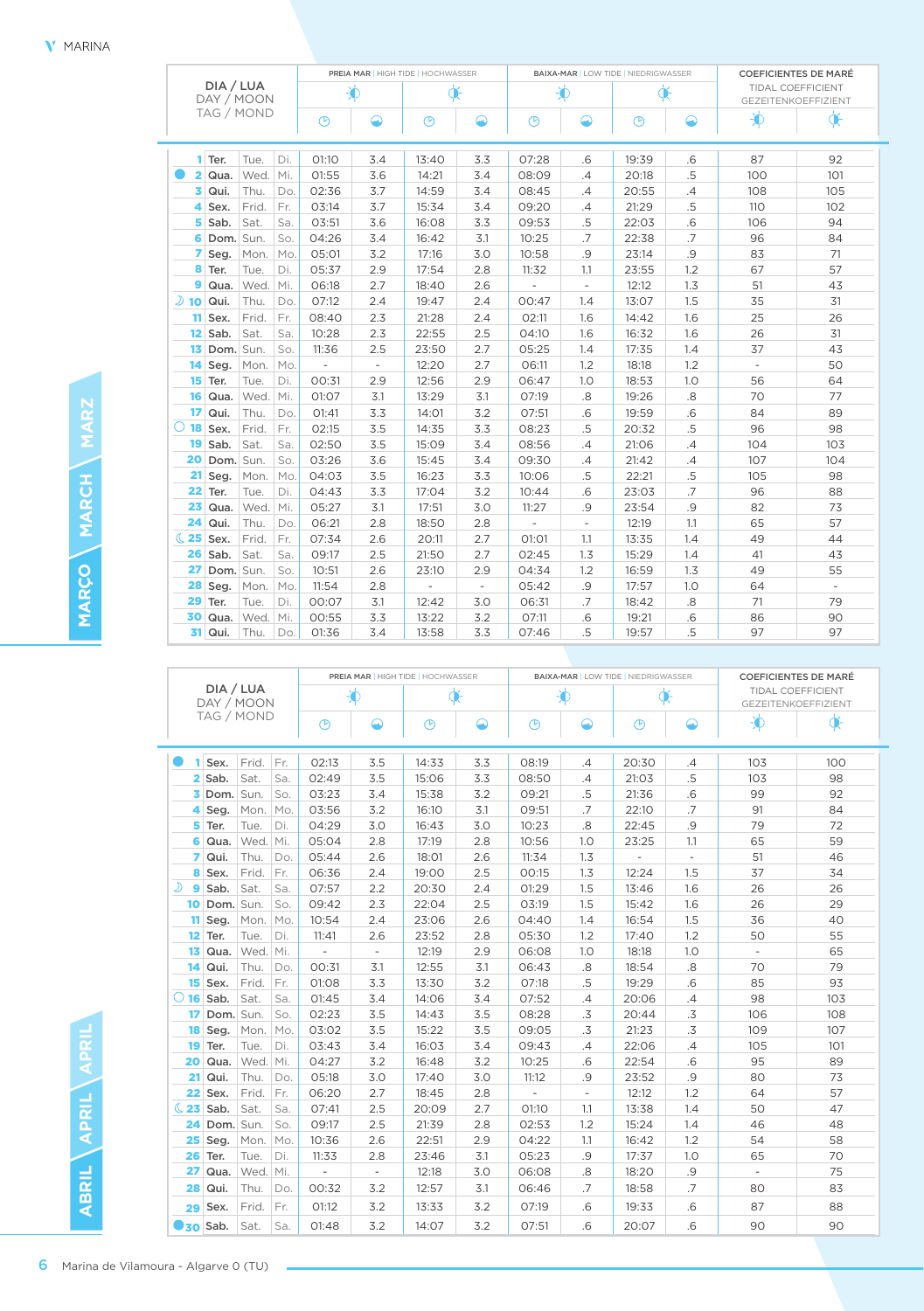|                         |                         |     |                          |                          | <b>PREIA MAR   HIGH TIDE   HOCHWASSER</b> |     |                |                          | <b>BAIXA-MAR   LOW TIDE   NIEDRIGWASSER</b> |                          | <b>COEFICIENTES DE MARÉ</b>                            |     |  |
|-------------------------|-------------------------|-----|--------------------------|--------------------------|-------------------------------------------|-----|----------------|--------------------------|---------------------------------------------|--------------------------|--------------------------------------------------------|-----|--|
|                         | DIA / LUA<br>DAY / MOON |     | Ă                        |                          | Œ                                         |     |                | -XD                      | ᅊ                                           |                          | <b>TIDAL COEFFICIENT</b><br><b>GEZEITENKOEFFIZIENT</b> |     |  |
|                         | TAG / MOND              |     | $\odot$                  | ♤                        | $\odot$                                   | ♤   | $\circledcirc$ | ♤                        | $\circledcirc$                              | ♤                        | 沙                                                      | 美   |  |
|                         | 1 Dom. Sun.             | So. | 02:23                    | 3.2                      | 14:40                                     | 3.2 | 08:22          | .6                       | 20:41                                       | .6                       | 90                                                     | 89  |  |
| 2 Seg.                  | Mon.                    | Mo. | 02:58                    | 3.1                      | 15:13                                     | 3.2 | 08:53          | .6                       | 21:15                                       | .7                       | 87                                                     | 86  |  |
| 3 Ter.                  | Tue.                    | Di. | 03:32                    | 3.0                      | 15:46                                     | 3.1 | 09:25          | 8.                       | 21:50                                       | 8.                       | 81                                                     | 79  |  |
| 4<br>Qua.               | Wed.                    | Mi. | 04:07                    | 2.9                      | 16:20                                     | 3.0 | 09:57          | .9                       | 22:27                                       | .9                       | 72                                                     | 70  |  |
| $5$ Qui.                | Thu.                    | Do. | 04:43                    | 2.7                      | 16:57                                     | 2.8 | 10:32          | 1.1                      | 23:08                                       | 1.1                      | 62                                                     | 60  |  |
| 6<br>Sex.               | Frid.                   | Fr. | 05:25                    | 2.6                      | 17:39                                     | 2.7 | 11:11          | 1.3                      | 23:57                                       | 1.3                      | 51                                                     | 49  |  |
| $\overline{ }$<br>Sab.  | Sat.                    | Sa. | 06:15                    | 2.4                      | 18:33                                     | 2.6 | 11:59          | 1.5                      | ä,                                          | $\overline{\phantom{a}}$ | 40                                                     | 39  |  |
|                         | 8 Dom. Sun.             | So. | 07:23                    | 2.3                      | 19:44                                     | 2.5 | O1:O1          | 1.4                      | 13:09                                       | 1.6                      | 33                                                     | 33  |  |
| ♪<br>9<br>Seg.          | Mon.                    | Mo. | 08:46                    | 2.3                      | 21:04                                     | 2.5 | 02:24          | 1.4                      | 14:41                                       | 1.6                      | 31                                                     | 33  |  |
| 10 <sup>1</sup><br>Ter. | Tue.                    | Di. | 09:59                    | 2.5                      | 22:12                                     | 2.7 | 03:42          | 1.4                      | 15:58                                       | 1.5                      | 38                                                     | 41  |  |
| Qua.<br>11.             | Wed. Mi.                |     | 10:53                    | 2.6                      | 23:05                                     | 2.8 | 04:40          | 1.2                      | 16:53                                       | 1.3                      | 50                                                     | 54  |  |
| $12 \,$<br>Qui.         | Thu.                    | Do. | 11:38                    | 2.8                      | 23:50                                     | 3.0 | 05:24          | 1.0                      | 17:38                                       | 1.0                      | 64                                                     | 68  |  |
| 13 <sup>1</sup><br>Sex. | Frid.                   | Fr. | $\overline{\phantom{a}}$ | $\overline{\phantom{a}}$ | 12:18                                     | 3.0 | 06:04          | 8.                       | 18:19                                       | .8                       | $\overline{\phantom{a}}$                               | 78  |  |
| 14<br>Sab.              | Sat.                    | Sa. | 00:33                    | 3.2                      | 12:58                                     | 3.2 | 06:43          | .6                       | 19:00                                       | .6                       | 82                                                     | 91  |  |
| 15 <sup>1</sup>         | Dom. Sun.               | So. | 01:15                    | 3.3                      | 13:39                                     | 3.4 | 07:22          | $\overline{A}$           | 19:41                                       | .5                       | 93                                                     | 100 |  |
| 16<br>Seg.              | Mon.                    | Mo. | 01:58                    | 3.4                      | 14:20                                     | 3.5 | 08:02          | $\cdot$                  | 20:25                                       | $\mathcal{A}$            | 101                                                    | 105 |  |
| 17 <sup>1</sup><br>Ter. | Tue.                    | Di. | 02:43                    | 3.4                      | 15:03                                     | 3.5 | 08:44          | .4                       | 21:10                                       | .4                       | 104                                                    | 105 |  |
| 18                      | Qua. Wed.               | Mi. | 03:30                    | 3.3                      | 15:49                                     | 3.4 | 09:28          | .5                       | 21:59                                       | .5                       | 101                                                    | 99  |  |
| 19<br>Qui.              | Thu.                    | Do. | 04:20                    | 3.2                      | 16:40                                     | 3.3 | 10:15          | .7                       | 22:53                                       | .6                       | 92                                                     | 89  |  |
| Sex.<br>20 <sup>1</sup> | Frid.                   | Fr. | 05:17                    | 3.0                      | 17:37                                     | 3.2 | 11:08          | .9                       | 23:57                                       | .8                       | 80                                                     | 76  |  |
| <b>21</b> Sab.          | Sat.                    | Sa. | 06:22                    | 2.8                      | 18:43                                     | 3.0 | ÷,             | $\overline{\phantom{a}}$ | 12:13                                       | 1.1                      | 67                                                     | 64  |  |
| Œ.<br>22                | Dom. Sun.               | So. | 07:36                    | 2.7                      | 19:57                                     | 2.9 | 01:13          | 1.0                      | 13:32                                       | 1.3                      | 57                                                     | 56  |  |
| 23<br>Seg.              | Mon.                    | Mo  | 08:53                    | 2.6                      | 21:13                                     | 2.9 | 02:36          | 1.1                      | 14:57                                       | 1.3                      | 53                                                     | 54  |  |
| 24<br>Ter.              | Tue.                    | Di. | 10:03                    | 2.7                      | 22:20                                     | 2.9 | 03:51          | 1.1                      | 16:09                                       | 1.2                      | 55                                                     | 58  |  |
| 25<br>Qua.              | Wed.                    | Mi. | 11:01                    | 2.8                      | 23:16                                     | 3.0 | 04:50          | 1.0                      | 17:06                                       | 1.1                      | 61                                                     | 63  |  |
| Qui.<br>26              | Thu.                    | Do. | 11:48                    | 2.9                      | ٠                                         | ÷,  | 05:37          | .9                       | 17:53                                       | 1.0                      | 66                                                     | ٠   |  |
| Sex.<br>27              | Frid.                   | Fr. | 00:04                    | 3.0                      | 12:30                                     | 3.0 | 06:16          | .9                       | 18:34                                       | .9                       | 68                                                     | 72  |  |
| <b>28</b> Sab.          | Sat.                    | Sa. | 00:46                    | 3.0                      | 13:08                                     | 3.0 | 06:51          | 8.                       | 19:12                                       | .9                       | 72                                                     | 76  |  |
|                         | 29 Dom. Sun.            | So. | 01:25                    | 3.0                      | 13:45                                     | 3.1 | 07:25          | 8.                       | 19:49                                       | 8.                       | 74                                                     | 79  |  |
| Seg.<br>30              | Mon.                    | Mo  | 02:02                    | 3.0                      | 14:20                                     | 3.1 | 07:59          | 8.                       | 20:26                                       | 8.                       | 75                                                     | 79  |  |
| <b>31</b> Ter.          | Tue.                    | Di. | 02:39                    | 3.0                      | 14:55                                     | 3.1 | 08:32          | 8.                       | 21:02                                       | 8.                       | 74                                                     | 78  |  |

|                      |                                       |               |            |                                   |                       | PREIA MAR   HIGH TIDE   HOCHWASSER |            |                |               | <b>BAIXA-MAR   LOW TIDE   NIEDRIGWASSER</b> |                          | <b>COEFICIENTES DE MARÉ</b>                            |          |  |
|----------------------|---------------------------------------|---------------|------------|-----------------------------------|-----------------------|------------------------------------|------------|----------------|---------------|---------------------------------------------|--------------------------|--------------------------------------------------------|----------|--|
|                      | DIA / LUA<br>DAY / MOON               |               |            |                                   | Ò                     | œ                                  |            |                | Ð             |                                             |                          | <b>TIDAL COEFFICIENT</b><br><b>GEZEITENKOEFFIZIENT</b> |          |  |
|                      | TAG / MOND                            |               |            | $\odot$                           | ♤                     | $\circled{r}$                      | ♤          | ℗              | ♤             | ℗                                           | ♤                        | ◆                                                      | ¢        |  |
| 11                   | Qua.                                  | Wed. Mi.      |            | 03:15                             | 2.9                   | 15:29                              | 3.1        | 09:06          | .9            | 21:38                                       | .9                       | 72                                                     | 74       |  |
|                      | $2$ Qui.                              | Thu.          | Do.        | 03:51                             | 2.8                   | 16:04                              | 3.0        | 09:40          | 1.0           | 22:15                                       | 1.0                      | 67                                                     | 68       |  |
|                      | $3$ Sex.                              | Frid.         | Fr.        | 04:29                             | 2.8                   | 16:41                              | 3.0        | 10:16          | 1.1           | 22:55                                       | 1.1                      | 61                                                     | 62       |  |
|                      | 4 Sab.                                | Sat.          | Sa.        | 05:09                             | 2.7                   | 17:22                              | 2.9        | 10:55          | 1.3           | 23:39                                       | 1.2                      | 54                                                     | 55       |  |
|                      | 5 Dom.                                | Sun.          | So.        | 05:55                             | 2.6                   | 18:09                              | 2.8        | 11:40          | 1.4           | L,                                          | $\overline{\phantom{a}}$ | 48                                                     | 48       |  |
|                      | 6 Seg.                                | Mon.          | Mo         | 06:49                             | 2.5                   | 19:05                              | 2.7        | 00:31          | 1.3           | 12:36                                       | 1.5                      | 42                                                     | 43       |  |
| ♪                    | 7 Ter.                                | Tue.          | Di.        | 07:51                             | 2.5                   | 20:08                              | 2.7        | 01:32          | 1.3           | 13:44                                       | 1.5                      | 41                                                     | 42       |  |
|                      | 8 Qua.                                | Wed. Mi.      |            | 08:57                             | 2.6                   | 21:13                              | 2.7        | 02:39          | 1.3           | 14:55                                       | 1.4                      | 43                                                     | 45       |  |
|                      | $9$ Qui.                              | Thu.          | Do.        | 09:59                             | 2.7                   | 22:14                              | 2.8        | 03:42          | 1.2           | 16:00                                       | 1.3                      | 51                                                     | 53       |  |
|                      | <b>10</b> Sex.                        | Frid.         | Fr.        | 10:53                             | 2.8                   | 23:08                              | 3.0        | 04:36          | 1.0           | 16:55                                       | 1.1                      | 62                                                     | 63       |  |
|                      | $11$ Sab.                             | Sat.          | Sa.        | 11:41                             | 3.0                   | 23:59                              | 3.1        | 05:24          | .9            | 17:45                                       | .9                       | 74                                                     | 74       |  |
|                      | <b>12</b> Dom.                        | Sun.          | So.        | $\overline{a}$                    | $\overline{a}$        | 12:28                              | 3.2        | 06:10          | .7            | 18:34                                       | .7                       | $\overline{\phantom{a}}$                               | 85       |  |
|                      | <b>13</b> Seg.                        | Mon.          | Mo         | 00:50                             | 3.2                   | 13:15                              | 3.3        | 06:56          | .6            | 19:23                                       | .6                       | 85                                                     | 93       |  |
| $\bigcirc$ 14 Ter.   |                                       | Tue.          | Di.        | 01:40                             | 3.3                   | 14:02                              | 3.5        | 07:42          | .6            | 20:13                                       | $.5\,$                   | 93                                                     | 99       |  |
|                      | $15$ Qua.                             | Wed. Mi.      |            | 02:31                             | 3.3                   | 14:51                              | 3.5        | 08:30          | .6            | 21:04                                       | .4                       | 98                                                     | 101      |  |
|                      | <b>16</b> Qui.                        | Thu.          | Do.        | 03:23                             | 3.3                   | 15:41                              | 3.5        | 09:18          | .6            | 21:56                                       | .5                       | 98                                                     | 99       |  |
|                      | <b>17</b> Sex.                        | Frid.         | Fr.        | 04:16                             | 3.2                   | 16:33                              | 3.5        | 10:09          | 8.            | 22:50                                       | .6                       | 94                                                     | 93       |  |
|                      | <b>18</b> Sab.                        | Sat.          | Sa.        | 05:11                             | 3.1                   | 17:29                              | 3.4        | 11:02          | .9            | 23:48                                       | .8                       | 86                                                     | 85       |  |
|                      | <b>19</b> Dom.                        | Sun.          | So.        | 06:09                             | 3.0                   | 18:27                              | 3.2        | L,             | $\frac{1}{2}$ | 12:00                                       | 1.0                      | 76                                                     | 75       |  |
|                      | <b>20</b> Seg.                        | Mon.          | Mo         | 07:09                             | 2.8                   | 19:29                              | 3.1        | 00:50          | .9            | 13:04                                       | 1.2                      | 65                                                     | 65       |  |
| $\mathbb{C}$ 21 Ter. |                                       | Tue.          | Di.        | 08:12                             | 2.7                   | 20:33                              | 2.9        | 01:56          | 1.1           | 14:12                                       | 1.2                      | 57                                                     | 58       |  |
|                      | $22$ Qua.                             | Wed. Mi.      |            | 09:16                             | 2.7                   | 21:37                              | 2.8        | 03:02          | 1.2           | 15:21                                       | 1.3                      | 52                                                     | 53       |  |
|                      | <b>23</b> Qui.                        | Thu.<br>Frid. | Do.        | 10:18                             | 2.7                   | 22:39                              | 2.8        | 04:04          | 1.2           | 16:26                                       | 1.3<br>1.2               | 52                                                     | 52       |  |
|                      | <b>24</b> Sex.                        |               | Fr.        | 11:14                             | 2.8                   | 23:33                              | 2.8        | 04:58          | 1.2           | 17:23                                       |                          | 54                                                     | 53       |  |
|                      | <b>25</b> Sab.<br><b>26</b> Dom. Sun. | Sat.          | Sa.<br>So. | $\overline{\phantom{a}}$<br>OO:21 | $\overline{a}$<br>2.8 | 12:02<br>12:46                     | 2.8<br>3.0 | 05:44<br>06:25 | 1.1<br>1.1    | 18:13<br>18:57                              | 1.1<br>1.1               | $\overline{\phantom{a}}$<br>56                         | 59<br>64 |  |
|                      | <b>27</b> Seg.                        | Mon.          | Mo         | 01:05                             | 2.8                   | 13:26                              | 3.0        | 07:04          | 1.0           | 19:37                                       | 1.0                      | 61                                                     | 68       |  |
|                      | <b>28</b> Ter.                        | Tue.          | Di.        | O1:46                             | 2.9                   | 14:03                              | 3.1        | O7:41          | 1.0           | 20:15                                       | .9                       | 64                                                     | 71       |  |
|                      | <b>29</b> Qua.                        | Wed. Mi.      |            | 02:24                             | 2.9                   | 14:39                              | 3.1        | 08:17          | 1.0           | 20:50                                       | .9                       | 67                                                     | 73       |  |
|                      | <b>30</b> Qui.                        | Thu.          | Do.        | 03:01                             | 2.9                   | 15:13                              | 3.2        | 08:51          | 1.0           | 21:25                                       | .9                       | 69                                                     | 73       |  |
|                      |                                       |               |            |                                   |                       |                                    |            |                |               |                                             |                          |                                                        |          |  |

MAIO MAY MAI **MAIO MAI**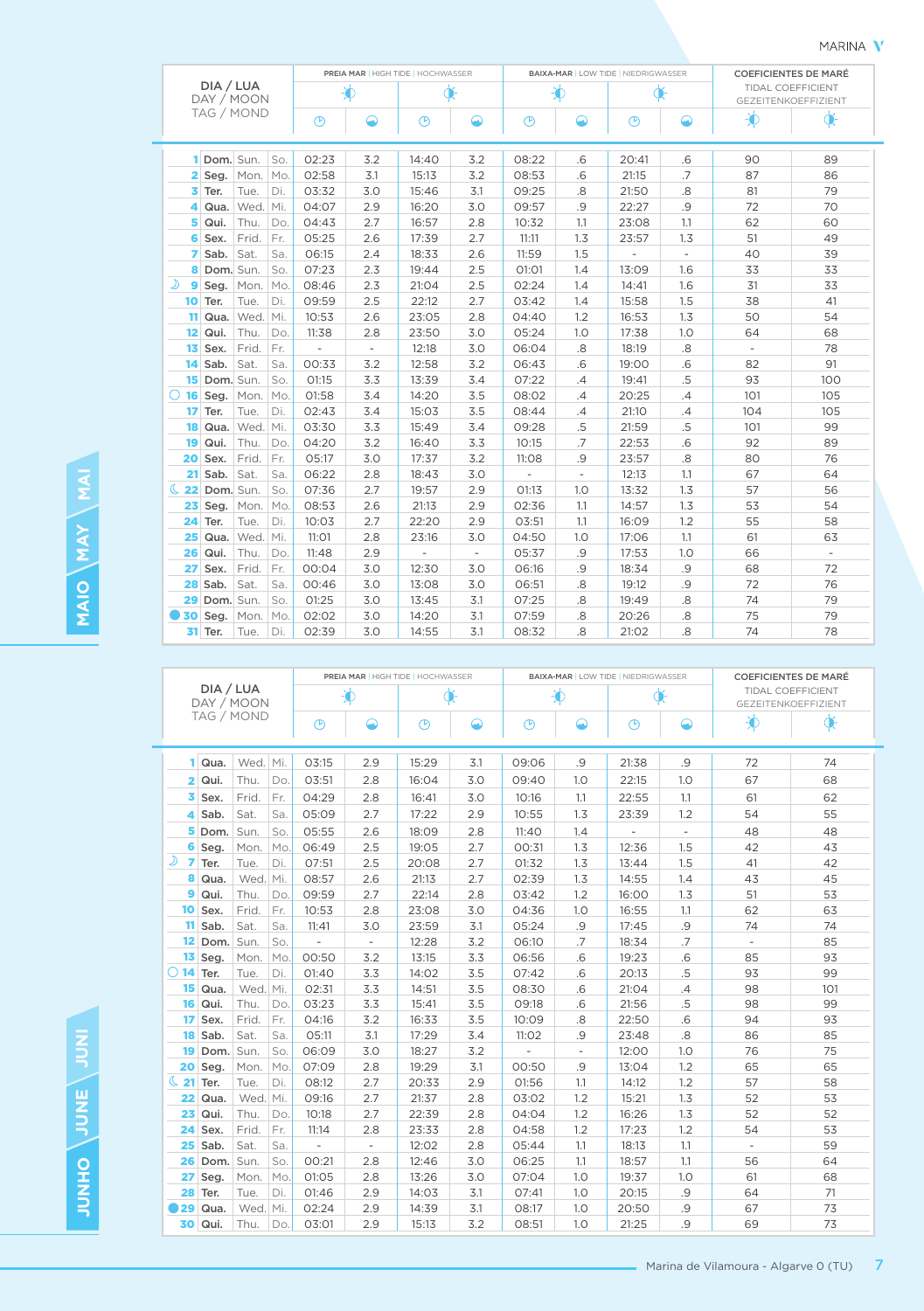| DIA / LUA       |                |       |     |       |                          | <b>PREIA MAR   HIGH TIDE   HOCHWASSER</b> |                          |       |                | <b>BAIXA-MAR   LOW TIDE   NIEDRIGWASSER</b> |                          | <b>COEFICIENTES DE MARÉ</b>                            |                          |  |
|-----------------|----------------|-------|-----|-------|--------------------------|-------------------------------------------|--------------------------|-------|----------------|---------------------------------------------|--------------------------|--------------------------------------------------------|--------------------------|--|
|                 | DAY / MOON     |       |     | ÷¢    |                          | Œ                                         |                          |       | -XD            | Œ                                           |                          | <b>TIDAL COEFFICIENT</b><br><b>GEZEITENKOEFFIZIENT</b> |                          |  |
|                 | TAG / MOND     |       |     | ℗     | ♤                        | $\circledcirc$                            | ♤                        | ℗     | ♤              | ℗                                           | ♤                        | ÷Ò                                                     | ⋭                        |  |
|                 | 1 Sex.         | Frid. | Fr. | 03:36 | 2.9                      | 15:48                                     | 3.2                      | 09:25 | 1.1            | 21:59                                       | 1.0                      | 68                                                     | 72                       |  |
| 2               | Sab.           | Sat.  | Sa. | 04:11 | 2.9                      | 16:23                                     | 3.1                      | 10:00 | 1.1            | 22:35                                       | 1.0                      | 66                                                     | 69                       |  |
| 3               | Dom.           | Sun.  | So. | 04:48 | 2.9                      | 17:01                                     | 3.1                      | 10:36 | 1.1            | 23:13                                       | 1.1                      | 63                                                     | 66                       |  |
| 4               | Seg.           | Mon.  | Mo. | 05:27 | 2.8                      | 17:42                                     | 3.0                      | 11:16 | 1.2            | 23:56                                       | 1.1                      | 59                                                     | 62                       |  |
| 5               | Ter.           | Tue.  | Di. | 06:12 | 2.8                      | 18:28                                     | 3.0                      | ä,    | $\overline{a}$ | 12:02                                       | 1.3                      | 55                                                     | 57                       |  |
| 6               | Qua.           | Wed.  | Mi. | 07:03 | 2.7                      | 19:20                                     | 2.9                      | 00:45 | 1.2            | 12:55                                       | 1.3                      | 52                                                     | 53                       |  |
| ♪<br>7          | Qui.           | Thu.  | Do. | 08:01 | 2.7                      | 20:19                                     | 2.8                      | O1:41 | 1.2            | 13:57                                       | 1.4                      | 51                                                     | 50                       |  |
| 8               | Sex.           | Frid. | Fr. | 09:05 | 2.7                      | 21:25                                     | 2.8                      | 02:43 | 1.2            | 15:06                                       | 1.3                      | 52                                                     | 51                       |  |
| 9               | Sab.           | Sat.  | Sa. | 10:09 | 2.8                      | 22:32                                     | 2.9                      | 03:47 | 1.1            | 16:15                                       | 1.2                      | 57                                                     | 56                       |  |
| 10              | Dom.           | Sun.  | So. | 11:09 | 3.0                      | 23:35                                     | 3.0                      | 04:48 | 1.0            | 17:19                                       | 1.1                      | 66                                                     | 65                       |  |
| 11              | Seg.           | Mon.  | Mo. | ÷.    | $\overline{\phantom{a}}$ | 12:05                                     | 3.2                      | 05:45 | .9             | 18:18                                       | .9                       | ٠                                                      | 76                       |  |
|                 | <b>12</b> Ter. | Tue.  | Di. | 00:34 | 3.1                      | 12:58                                     | 3.3                      | 06:39 | .8             | 19:14                                       | .7                       | 76                                                     | 86                       |  |
| $\circ$ 13      | Qua.           | Wed.  | Mi. | 01:30 | 3.2                      | 13:50                                     | 3.5                      | 07:31 | .7             | 20:07                                       | .5                       | 88                                                     | 95                       |  |
| 14              | Qui.           | Thu.  | Do. | 02:23 | 3.3                      | 14:41                                     | 3.6                      | 08:21 | .7             | 20:57                                       | .4                       | 96                                                     | 102                      |  |
| 15              | Sex.           | Frid. | Fr. | 03:14 | 3.4                      | 15:30                                     | 3.7                      | 09:09 | .6             | 21:46                                       | .4                       | 101                                                    | 104                      |  |
| 16              | Sab.           | Sat.  | Sa. | 04:03 | 3.3                      | 16:19                                     | 3.7                      | 09:56 | .7             | 22:34                                       | .5                       | 100                                                    | 102                      |  |
| 17              | Dom.           | Sun.  | So. | 04:51 | 3.3                      | 17:08                                     | 3.5                      | 10:43 | .8             | 23:22                                       | .7                       | 94                                                     | 95                       |  |
| 18              | Seg.           | Mon.  | Mo  | 05:39 | 3.1                      | 17:58                                     | 3.4                      | 11:31 | .9             | ä,                                          | $\overline{\phantom{a}}$ | 84                                                     | 84                       |  |
| 19              | Ter.           | Tue.  | Di. | 06:28 | 3.0                      | 18:48                                     | 3.1                      | 00:11 | .9             | 12:21                                       | 1.1                      | 71                                                     | 71                       |  |
| $\mathsf{C}$ 20 | Qua.           | Wed.  | Mi. | 07:21 | 2.8                      | 19:43                                     | 2.9                      | 01:02 | 1.1            | 13:17                                       | 1.2                      | 59                                                     | 57                       |  |
| 21              | Qui.           | Thu.  | Do. | 08:20 | 2.7                      | 20:45                                     | 2.7                      | 01:59 | 1.3            | 14:23                                       | 1.4                      | 48                                                     | 46                       |  |
| 22              | Sex.           | Frid. | Fr. | 09:28 | 2.6                      | 21:56                                     | 2.6                      | 03:03 | 1.4            | 15:40                                       | 1.4                      | 42                                                     | 40                       |  |
| 23              | Sab.           | Sat.  | Sa. | 10:37 | 2.7                      | 23:04                                     | 2.6                      | 04:12 | 1.4            | 16:55                                       | 1.4                      | 43                                                     | 40                       |  |
| 24              | Dom.           | Sun.  | So. | 11:37 | 2.8                      | à.                                        | $\overline{\phantom{a}}$ | 05:13 | 1.4            | 17:56                                       | 1.3                      | 47                                                     | $\overline{\phantom{a}}$ |  |
| 25              | Seg.           | Mon.  | Mo. | 00:02 | 2.7                      | 12:26                                     | 2.9                      | 06:04 | 1.3            | 18:44                                       | 1.2                      | 45                                                     | 54                       |  |
| 26              | Ter.           | Tue.  | Di. | 00:50 | 2.8                      | 13:08                                     | 3.0                      | 06:47 | 1.2            | 19:24                                       | 1.1                      | 52                                                     | 61                       |  |
| 27              | Qua.           | Wed.  | Mi. | O1:31 | 2.8                      | 13:45                                     | 3.1                      | 07:25 | 1.1            | 19:59                                       | 1.0                      | 60                                                     | 67                       |  |
| <b>0</b> 28     | Qui.           | Thu.  | Do. | 02:07 | 3.0                      | 14:20                                     | 3.2                      | 08:00 | 1.1            | 20:32                                       | .9                       | 67                                                     | 73                       |  |
| 29              | Sex.           | Frid. | Fr. | O2:41 | 3.0                      | 14:53                                     | 3.3                      | 08:33 | 1.0            | 21:03                                       | .9                       | 72                                                     | 78                       |  |
| 30              | Sab.           | Sat.  | Sa. | 03:14 | 3.1                      | 15:25                                     | 3.3                      | 09:05 | 1.0            | 21:35                                       | 9.                       | 75                                                     | 80                       |  |
| 31.             | Dom. Sun.      |       | So. | 03:46 | 3.1                      | 15:59                                     | 3.3                      | 09:37 | .9             | 22:08                                       | .9                       | 77                                                     | 81                       |  |

|                   |                         |            |     |                          |                          | <b>PREIA MAR   HIGH TIDE   HOCHWASSER</b> |                          |       |     | <b>BAIXA-MAR   LOW TIDE   NIEDRIGWASSER</b> |                          | <b>COEFICIENTES DE MARÉ</b>                            |                          |  |
|-------------------|-------------------------|------------|-----|--------------------------|--------------------------|-------------------------------------------|--------------------------|-------|-----|---------------------------------------------|--------------------------|--------------------------------------------------------|--------------------------|--|
|                   | DIA / LUA<br>DAY / MOON |            |     |                          |                          | Œ                                         |                          | Ù     |     | Œ                                           |                          | <b>TIDAL COEFFICIENT</b><br><b>GEZEITENKOEFFIZIENT</b> |                          |  |
|                   | TAG / MOND              |            |     | $\circled{r}$            | ω                        | $\odot$                                   | ω                        | ℗     | ♤   | $\circledcirc$                              | ω                        | ۰Ò                                                     |                          |  |
|                   | 1 Seg.                  | Mon. Mo.   |     | 04:20                    | 3.1                      | 16:34                                     | 3.3                      | 10:11 | 1.0 | 22:42                                       | .9                       | 76                                                     | 80                       |  |
|                   | 2 Ter.                  | Tue.       | Di. | 04:56                    | 3.0                      | 17:11                                     | 3.2                      | 10:47 | 1.0 | 23:20                                       | 1.0                      | 73                                                     | 76                       |  |
| 31                | Qua.                    | Wed. Mi.   |     | 05:36                    | 3.0                      | 17:52                                     | 3.1                      | 11:28 | 1.1 | $\overline{\phantom{a}}$                    | $\overline{\phantom{a}}$ | 69                                                     | 70                       |  |
| 4                 | Qui.                    | Thu.       | Do. | 06:21                    | 2.9                      | 18:39                                     | 3.0                      | 00:02 | 1.0 | 12:14                                       | 1.2                      | 63                                                     | 62                       |  |
| ♪                 | $5$ Sex.                | Frid.      | Fr. | 07:14                    | 2.8                      | 19:35                                     | 2.8                      | 00:51 | 1.1 | 13:11                                       | 1.3                      | 56                                                     | 53                       |  |
| 6                 | Sab.                    | Sat.       | Sa. | 08:18                    | 2.8                      | 20:47                                     | 2.8                      | 01:51 | 1.2 | 14:22                                       | 1.4                      | 52                                                     | 48                       |  |
| 7                 | Dom. Sun.               |            | So. | 09:33                    | 2.8                      | 22:09                                     | 2.8                      | 03:05 | 1.3 | 15:48                                       | 1.3                      | 51                                                     | 49                       |  |
|                   | 8 Seg.                  | Mon. Mo.   |     | 10:47                    | 2.9                      | 23:25                                     | 2.9                      | 04:24 | 1.2 | 17:08                                       | 1.2                      | 57                                                     | 59                       |  |
| 9                 | Ter.                    | Tue.       | Di. | 11:52                    | 3.1                      |                                           | $\overline{\phantom{a}}$ | 05:33 | 1.1 | 18:14                                       | .9                       | 69                                                     | $\overline{\phantom{a}}$ |  |
| 10 <sup>1</sup>   | Qua.                    | Wed. Mi.   |     | 00:28                    | 3.1                      | 12:48                                     | 3.4                      | 06:31 | .9  | 19:09                                       | .7                       | 73                                                     | 83                       |  |
|                   | $11$ Qui.               | Thu.       | Do. | 01:23                    | 3.2                      | 13:40                                     | 3.6                      | 07:22 | 8.  | 19:58                                       | .5                       | 87                                                     | 96                       |  |
| $12 \overline{ }$ | Sex.                    | Frid.      | Fr. | O2:12                    | 3.4                      | 14:28                                     | 3.7                      | 08:09 | .6  | 20:43                                       | .4                       | 99                                                     | 106                      |  |
| 13                | Sab.                    | Sat.       | Sa. | 02:57                    | 3.5                      | 15:13                                     | 3.8                      | 08:52 | .6  | 21:25                                       | $\mathcal{A}$            | 105                                                    | 111                      |  |
| 14                | Dom.                    | Sun.       | So. | 03:40                    | 3.5                      | 15:56                                     | 3.8                      | 09:34 | .5  | 22:05                                       | $.5\,$                   | 105                                                    | 110                      |  |
| 15                | Seg.                    | Mon.   Mo. |     | 04:21                    | 3.4                      | 16:38                                     | 3.6                      | 10:14 | .6  | 22:45                                       | .6                       | 99                                                     | 102                      |  |
| 16                | Ter.                    | Tue.       | Di. | 05:01                    | 3.2                      | 17:20                                     | 3.4                      | 10:54 | .8  | 23:24                                       | .9                       | 88                                                     | 89                       |  |
| 17                | Qua.                    | Wed. Mi.   |     | 05:43                    | 3.0                      | 18:03                                     | 3.1                      | 11:37 | 1.0 | à.                                          | ×.                       | 74                                                     | 72                       |  |
| 18                | Qui.                    | Thu.       | Do. | 06:28                    | 2.8                      | 18:51                                     | 2.8                      | 00:06 | 1.1 | 12:24                                       | 1.2                      | 59                                                     | 55                       |  |
| (19)              | Sex.                    | Frid.      | Fr. | 07:21                    | 2.7                      | 19:50                                     | 2.6                      | 00:53 | 1.3 | 13:24                                       | 1.4                      | 46                                                     | 40                       |  |
| 20                | Sab.                    | Sat.       | Sa. | 08:33                    | 2.5                      | 21:12                                     | 2.4                      | 01:55 | 1.5 | 14:51                                       | 1.6                      | 36                                                     | 30                       |  |
| 21                | Dom.                    | Sun.       | So. | 10:00                    | 2.6                      | 22:41                                     | 2.5                      | 03:22 | 1.6 | 16:30                                       | 1.5                      | 34                                                     | 31                       |  |
| 22                | Seg.                    | Mon.   Mo. |     | 11:12                    | 2.7                      | 23:45                                     | 2.6                      | 04:47 | 1.5 | 17:39                                       | 1.4                      | 39                                                     | 40                       |  |
| 23                | Ter.                    | Tue.       | Di. | $\overline{\phantom{a}}$ | $\overline{\phantom{a}}$ | 12:04                                     | 2.8                      | 05:45 | 1.4 | 18:25                                       | 1.3                      | $\overline{\phantom{a}}$                               | 48                       |  |
| 24                | Qua.                    | Wed. Mi.   |     | 00:32                    | 2.7                      | 12:45                                     | 3.0                      | 06:28 | 1.3 | 19:02                                       | 1.1                      | 50                                                     | 58                       |  |
| 25                | Qui.                    | Thu.       | Do. | 01:09                    | 2.9                      | 13:21                                     | 3.1                      | 07:04 | 1.2 | 19:34                                       | 1.0                      | 61                                                     | 68                       |  |
| 26                | Sex.                    | Frid.      | Fr. | 01:42                    | 3.0                      | 13:54                                     | 3.3                      | 07:37 | 1.0 | 20:04                                       | .9                       | 70                                                     | 77                       |  |
| D 27              | Sab.                    | Sat.       | Sa. | 02:14                    | 3.1                      | 14:26                                     | 3.4                      | 08:08 | .9  | 20:35                                       | .8                       | 78                                                     | 85                       |  |
| 28                | Dom.                    | Sun.       | So. | 02:45                    | 3.2                      | 14:58                                     | 3.5                      | 08:39 | .8  | 21:05                                       | .7                       | 85                                                     | 91                       |  |
| 29                | Seg.                    | Mon.   Mo. |     | 03:17                    | 3.3                      | 15:30                                     | 3.5                      | 09:11 | 8.  | 21:37                                       | .7                       | 88                                                     | 93                       |  |
| 30                | Ter.                    | Tue.       | Di. | 03:50                    | 3.3                      | 16:05                                     | 3.4                      | 09:44 | .7  | 22:10                                       | .7                       | 89                                                     | 92                       |  |
|                   | $31$ Qua.               | Wed. Mi.   |     | 04:25                    | 3.2                      | 16:41                                     | 3.3                      | 10:19 | 8.  | 22:45                                       | 8.                       | 86                                                     | 87                       |  |

**JULY** AND OHIO **JULHO JULI**

> AGOSTO AUGUST AUGUST **AGOSTO AUGUST AUGUST**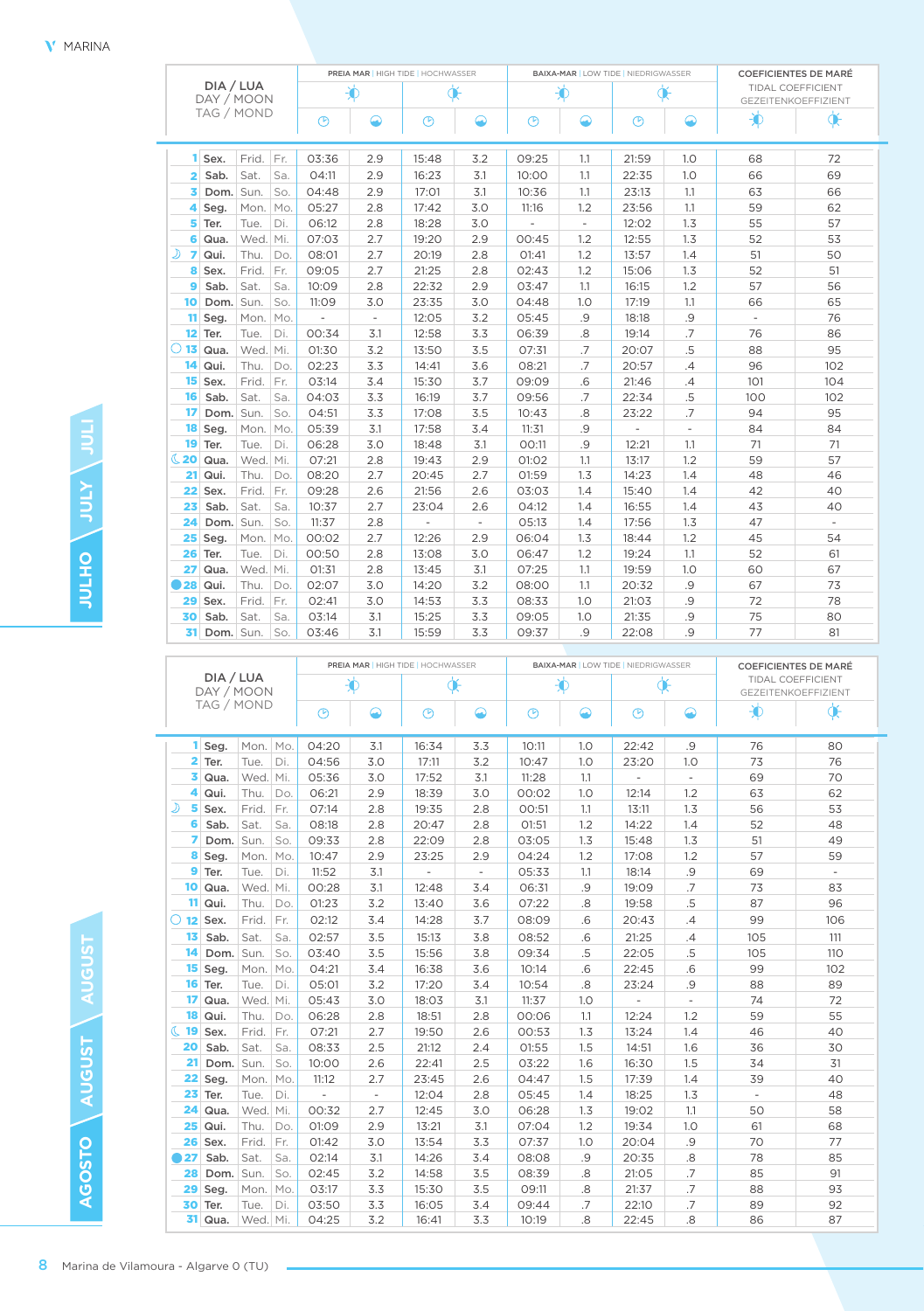|                   |                         |          |     |                |     | <b>PREIA MAR   HIGH TIDE   HOCHWASSER</b> |                          |                          |                          | <b>BAIXA-MAR   LOW TIDE   NIEDRIGWASSER</b> |                          | <b>COEFICIENTES DE MARÉ</b>                            |                          |  |
|-------------------|-------------------------|----------|-----|----------------|-----|-------------------------------------------|--------------------------|--------------------------|--------------------------|---------------------------------------------|--------------------------|--------------------------------------------------------|--------------------------|--|
|                   | DIA / LUA<br>DAY / MOON |          |     | -XÒ            |     | Œ                                         |                          | -XD                      |                          | Œ                                           |                          | <b>TIDAL COEFFICIENT</b><br><b>GEZEITENKOEFFIZIENT</b> |                          |  |
|                   | TAG / MOND              |          |     | $\circledcirc$ | ω   | $\circled{r}$                             | ♤                        | $\odot$                  | ω                        | $\circledcirc$                              | ♤                        | ゆ                                                      | ♦                        |  |
|                   | 1 Qui.                  | Thu.     | Do. | 05:03          | 3.1 | 17:21                                     | 3.2                      | 10:58                    | .9                       | 23:25                                       | 9.                       | 80                                                     | 78                       |  |
|                   | 2 Sex.                  | Frid.    | Fr. | 05:46          | 3.0 | 18:07                                     | 3.0                      | 11:43                    | 1.1                      |                                             | $\overline{\phantom{a}}$ | 70                                                     | 66                       |  |
| ᠉<br>$\mathbf{z}$ | Sab.                    | Sat.     | Sa. | 06:39          | 2.9 | 19:07                                     | 2.8                      | 00:12                    | 1.1                      | 12:40                                       | 1.2                      | 59                                                     | 52                       |  |
| 4                 | Dom.                    | Sun.     | So. | 07:47          | 2.8 | 20:30                                     | 2.6                      | 01:13                    | 1.3                      | 13:59                                       | 1.4                      | 49                                                     | 43                       |  |
| 51                | Seg.                    | Mon. Mo. |     | 09:15          | 2.7 | 22:09                                     | 2.7                      | O2:41                    | 1.4                      | 15:46                                       | 1.4                      | 45                                                     | 44                       |  |
|                   | 6 Ter.                  | Tue.     | Di. | 10:40          | 2.9 | 23:26                                     | 2.8                      | 04:20                    | 1.4                      | 17:12                                       | 1.1                      | 52                                                     | 58                       |  |
|                   | $7$ Qua.                | Wed. Mi. |     | 11:45          | 3.2 | $\overline{\phantom{m}}$                  | ÷,                       | 05:31                    | 1.2                      | 18:11                                       | .9                       | 67                                                     | $\overline{\phantom{a}}$ |  |
|                   | 8 Qui.                  | Thu.     | Do. | 00:24          | 3.1 | 12:39                                     | 3.4                      | 06:25                    | .9                       | 18:59                                       | .6                       | 75                                                     | 85                       |  |
|                   | 9 Sex.                  | Frid.    | Fr. | 01:12          | 3.3 | 13:26                                     | 3.6                      | 07:10                    | .7                       | 19:42                                       | .5                       | 91                                                     | 100                      |  |
| $\bigcirc$ 10     | Sab.                    | Sat.     | Sa. | 01:54          | 3.4 | 14:09                                     | 3.8                      | 07:51                    | .6                       | 20:21                                       | .4                       | 102                                                    | 110                      |  |
| 11                | Dom. Sun.               |          | So. | 02:34          | 3.5 | 14:50                                     | 3.8                      | 08:30                    | .5                       | 20:57                                       | .4                       | 107                                                    | 114                      |  |
| 12 <sup>12</sup>  | Seg.                    | Mon.     | Mo. | 03:11          | 3.5 | 15:28                                     | 3.7                      | 09:07                    | .5                       | 21:32                                       | .5                       | 106                                                    | 111                      |  |
|                   | $13$ Ter.               | Tue.     | Di. | 03:48          | 3.4 | 16:06                                     | 3.5                      | 09:43                    | .6                       | 22:06                                       | .6                       | 100                                                    | 101                      |  |
| 14                | Qua.                    | Wed. Mi. |     | 04:23          | 3.2 | 16:43                                     | 3.3                      | 10:20                    | .7                       | 22:40                                       | .9                       | 89                                                     | 87                       |  |
| 15 <sup>15</sup>  | Qui.                    | Thu.     | Do. | 05:00          | 3.0 | 17:22                                     | 3.0                      | 10:58                    | .9                       | 23:16                                       | 1.1                      | 75                                                     | 70                       |  |
|                   | <b>16</b> Sex.          | Frid.    | Fr. | 05:41          | 2.8 | 18:06                                     | 2.7                      | 11:41                    | 1.2                      | 23:58                                       | 1.3                      | 60                                                     | 52                       |  |
| $\mathbb{C}$ 17   | Sab.                    | Sat.     | Sa. | 06:30          | 2.7 | 19:04                                     | 2.5                      | $\overline{\phantom{a}}$ | $\overline{\phantom{a}}$ | 12:38                                       | 1.4                      | 45                                                     | 36                       |  |
| 18                | Dom. Sun.               |          | So. | O7:41          | 2.5 | 20:34                                     | 2.3                      | 00:56                    | 1.6                      | 14:07                                       | 1.6                      | 33                                                     | 25                       |  |
| 19                | Seg.                    | Mon.     | Mo. | 09:19          | 2.5 | 22:17                                     | 2.4                      | 02:34                    | 1.7                      | 16:03                                       | 1.6                      | 27                                                     | 27                       |  |
|                   | <b>20</b> Ter.          | Tue.     | Di. | 10:42          | 2.6 | 23:22                                     | 2.5                      | 04:20                    | 1.6                      | 17:13                                       | 1.5                      | 33                                                     | 38                       |  |
| 21 <sub>1</sub>   | Qua.                    | Wed. Mi. |     | 11:35          | 2.8 | $\overline{\phantom{a}}$                  | $\overline{\phantom{a}}$ | 05:21                    | 1.5                      | 17:57                                       | 1.3                      | 44                                                     | $\overline{\phantom{a}}$ |  |
| 22                | Qui.                    | Thu.     | Do. | 00:05          | 2.7 | 12:16                                     | 3.0                      | 06:02                    | 1.3                      | 18:31                                       | 1.1                      | 50                                                     | 56                       |  |
|                   | <b>23</b> Sex.          | Frid.    | Fr. | 00:40          | 2.9 | 12:50                                     | 3.2                      | 06:36                    | 1.1                      | 19:02                                       | .9                       | 63                                                     | 69                       |  |
| 24                | Sab.                    | Sat.     | Sa. | O1:11          | 3.1 | 13:23                                     | 3.3                      | 07:08                    | .9                       | 19:32                                       | .8                       | 74                                                     | 81                       |  |
| <b>025</b>        | Dom. Sun.               |          | So. | O1:42          | 3.2 | 13:55                                     | 3.4                      | 07:39                    | 8.                       | 20:03                                       | .6                       | 85                                                     | 91                       |  |
| 26                | Seg.                    | Mon.     | Mo. | 02:14          | 3.3 | 14:28                                     | 3.5                      | 08:11                    | .7                       | 20:34                                       | .5                       | 93                                                     | 98                       |  |
| 27                | Ter.                    | Tue.     | Di. | 02:47          | 3.4 | 15:02                                     | 3.5                      | 08:44                    | .6                       | 21:06                                       | .5                       | 98                                                     | 101                      |  |
| 28                | Qua.                    | Wed. Mi. |     | 03:21          | 3.4 | 15:37                                     | 3.5                      | 09:18                    | .6                       | 21:40                                       | .6                       | 98                                                     | 99                       |  |
| 29                | Qui.                    | Thu.     | Do. | 03:57          | 3.3 | 16:16                                     | 3.3                      | 09:55                    | .7                       | 22:16                                       | .7                       | 94                                                     | 92                       |  |
|                   | <b>30</b> Sex.          | Frid.    | Fr. | 04:36          | 3.2 | 16:58                                     | 3.1                      | 10:36                    | 8.                       | 22:57                                       | .9                       | 86                                                     | 80                       |  |

|                         |                         |          |     | <b>PREIA MAR   HIGH TIDE   HOCHWASSER</b> |     |                |                          | <b>BAIXA-MAR   LOW TIDE   NIEDRIGWASSER</b> |                          |              |        | <b>COEFICIENTES DE MARÉ</b>                     |                          |  |
|-------------------------|-------------------------|----------|-----|-------------------------------------------|-----|----------------|--------------------------|---------------------------------------------|--------------------------|--------------|--------|-------------------------------------------------|--------------------------|--|
|                         | DIA / LUA<br>DAY / MOON |          |     |                                           | 淖   | ♦              |                          | ÷ф                                          |                          | Φ            |        | TIDAL COEFFICIENT<br><b>GEZEITENKOEFFIZIENT</b> |                          |  |
|                         | TAG / MOND              |          |     | $\circledcirc$                            | ♤   | ℗              | ♤                        | $\circledcirc$                              | ♤                        | $^\circledR$ | ♤      | 沖                                               |                          |  |
|                         | 1 Sab.                  | Sat.     | Sa. | 05:21                                     | 3.1 | 17:49          | 2.9                      | 11:24                                       | 1.0                      | 23:46        | 1.2    | 73                                              | 64                       |  |
| 2                       | Dom. Sun.               |          | So. | 06:18                                     | 2.9 | 18:59          | 2.7                      |                                             | $\overline{\phantom{a}}$ | 12:28        | 1.2    | 59                                              | 49                       |  |
| ♪                       | $3$ Seg.                | Mon.     | Mo. | 07:35                                     | 2.8 | 20:37          | 2.5                      | 00:56                                       | 1.4                      | 14:04        | 1.4    | 46                                              | 41                       |  |
| 4                       | Ter.                    | Tue.     | Di. | 09:12                                     | 2.8 | 22:15          | 2.7                      | 02:45                                       | 1.5                      | 15:57        | 1.3    | 43                                              | 47                       |  |
| 5                       | Qua.                    | Wed. Mi. |     | 10:35                                     | 3.0 | 23:22          | 2.9                      | 04:23                                       | 1.4                      | 17:09        | 1.0    | 54                                              | 63                       |  |
| 6                       | Qui.                    | Thu.     | Do. | 11:35                                     | 3.2 | L              | $\overline{a}$           | 05:25                                       | 1.1                      | 18:01        | .8     | 70                                              | $\overline{\phantom{a}}$ |  |
| $\overline{\mathbf{z}}$ | Sex.                    | Frid.    | Fr. | 00:11                                     | 3.1 | 12:24          | 3.4                      | 06:12                                       | .9                       | 18:42        | .6     | 78                                              | 86                       |  |
| 8                       | Sab.                    | Sat.     | Sa. | 00:53                                     | 3.3 | 13:07          | 3.6                      | 06:53                                       | .7                       | 19:20        | $.5\,$ | 91                                              | 98                       |  |
| 9<br>( )                | Dom.                    | Sun.     | So. | 01:32                                     | 3.4 | 13:47          | 3.6                      | 07:30                                       | .6                       | 19:55        | .4     | 100                                             | 105                      |  |
| 10 <sub>1</sub>         | Seg.                    | Mon. Mo. |     | 02:08                                     | 3.5 | 14:24          | 3.6                      | 08:06                                       | .5                       | 20:28        | .5     | 103                                             | 107                      |  |
|                         | <b>11</b> Ter.          | Tue.     | Di. | 02:43                                     | 3.4 | 15:01          | 3.5                      | 08:41                                       | .5                       | 21:00        | .6     | 101                                             | 102                      |  |
| $12 \overline{ }$       | Qua.                    | Wed. Mi. |     | 03:17                                     | 3.4 | 15:36          | 3.3                      | 09:16                                       | .6                       | 21:32        | .7     | 95                                              | 93                       |  |
| 13                      | Qui.                    | Thu.     | Do. | 03:52                                     | 3.2 | 16:12          | 3.1                      | 09:52                                       | .8                       | 22:05        | .9     | 86                                              | 80                       |  |
| 14                      | Sex.                    | Frid.    | Fr. | 04:27                                     | 3.1 | 16:50          | 2.9                      | 10:30                                       | 1.0                      | 22:40        | 1.1    | 74                                              | 65                       |  |
| 15                      | Sab.                    | Sat.     | Sa. | 05:06                                     | 2.9 | 17:33          | 2.7                      | 11:13                                       | 1.2                      | 23:20        | 1.4    | 60                                              | 50                       |  |
| 16                      | Dom.                    | Sun.     | So. | 05:53                                     | 2.7 | 18:31          | 2.5                      |                                             | ÷,                       | 12:07        | 1.4    | 46                                              | 35                       |  |
| $\mathbb{C}$ 17         | Seg.                    | Mon.     | Mo. | 06:58                                     | 2.5 | 19:58          | 2.3                      | 00:15                                       | 1.6                      | 13:30        | 1.6    | 33                                              | 26                       |  |
|                         | <b>18</b> Ter.          | Tue.     | Di. | 08:31                                     | 2.5 | 21:38          | 2.4                      | O1:47                                       | 1.7                      | 15:18        | 1.6    | 26                                              | 27                       |  |
| 19                      | Qua.                    | Wed. Mi. |     | 09:57                                     | 2.6 | 22:44          | 2.5                      | 03:37                                       | 1.7                      | 16:31        | 1.5    | 30                                              | 37                       |  |
| 20                      | Qui.                    | Thu.     | Do. | 10:55                                     | 2.8 | 23:28          | 2.7                      | 04:43                                       | 1.5                      | 17:18        | 1.3    | 41                                              | 49                       |  |
|                         | <b>21</b> Sex.          | Frid.    | Fr. | 11:38                                     | 2.9 | $\overline{a}$ | $\overline{\phantom{a}}$ | 05:26                                       | 1.4                      | 17:54        | 1.1    | 54                                              | $\overline{\phantom{a}}$ |  |
| $22 \overline{ }$       | Sab.                    | Sat.     | Sa. | 00:04                                     | 2.9 | 12:14          | 3.1                      | 06:02                                       | 1.1                      | 18:26        | .9     | 62                                              | 68                       |  |
| 23                      | Dom.                    | Sun.     | So. | 00:37                                     | 3.1 | 12:49          | 3.3                      | 06:35                                       | .9                       | 18:58        | .7     | 76                                              | 81                       |  |
| 24                      | Seg.                    | Mon.     | Mo. | O1:1O                                     | 3.3 | 13:23          | 3.4                      | 07:09                                       | .8                       | 19:30        | .6     | 87                                              | 91                       |  |
| <b>25</b> Ter.          |                         | Tue.     | Di. | 01:44                                     | 3.4 | 13:59          | 3.5                      | 07:43                                       | .6                       | 20:04        | .5     | 97                                              | 99                       |  |
| 26                      | Qua.                    | Wed. Mi. |     | 02:19                                     | 3.5 | 14:36          | 3.5                      | 08:19                                       | .5                       | 20:39        | .5     | 102                                             | 102                      |  |
| 27                      | Qui.                    | Thu.     | Do. | 02:56                                     | 3.5 | 15:16          | 3.4                      | 08:57                                       | .5                       | 21:16        | .6     | 102                                             | 100                      |  |
| 28                      | Sex.                    | Frid.    | Fr. | 03:35                                     | 3.4 | 15:59          | 3.3                      | 09:39                                       | .6                       | 21:56        | .8     | 97                                              | 92                       |  |
| 29                      | Sab.                    | Sat.     | Sa. | 04:19                                     | 3.3 | 16:47          | 3.1                      | 10:25                                       | 8.                       | 22:41        | 1.0    | 88                                              | 79                       |  |
| 30                      | Dom.                    | Sun.     | So. | 05:09                                     | 3.2 | 17:47          | 2.8                      | 11:20                                       | 1.0                      | 23:38        | 1.2    | 74                                              | 64                       |  |
|                         | <b>31</b> Seg.          | Mon.     | Mo. | 06:13                                     | 3.0 | 19:05          | 2.7                      |                                             | $\frac{1}{2}$            | 12:34        | 1.2    | 60                                              | 51                       |  |

SETEMBRO SEPTEMBER SEPTEMBER **SETEMBRO SEPTEMBER SEPTEMBER**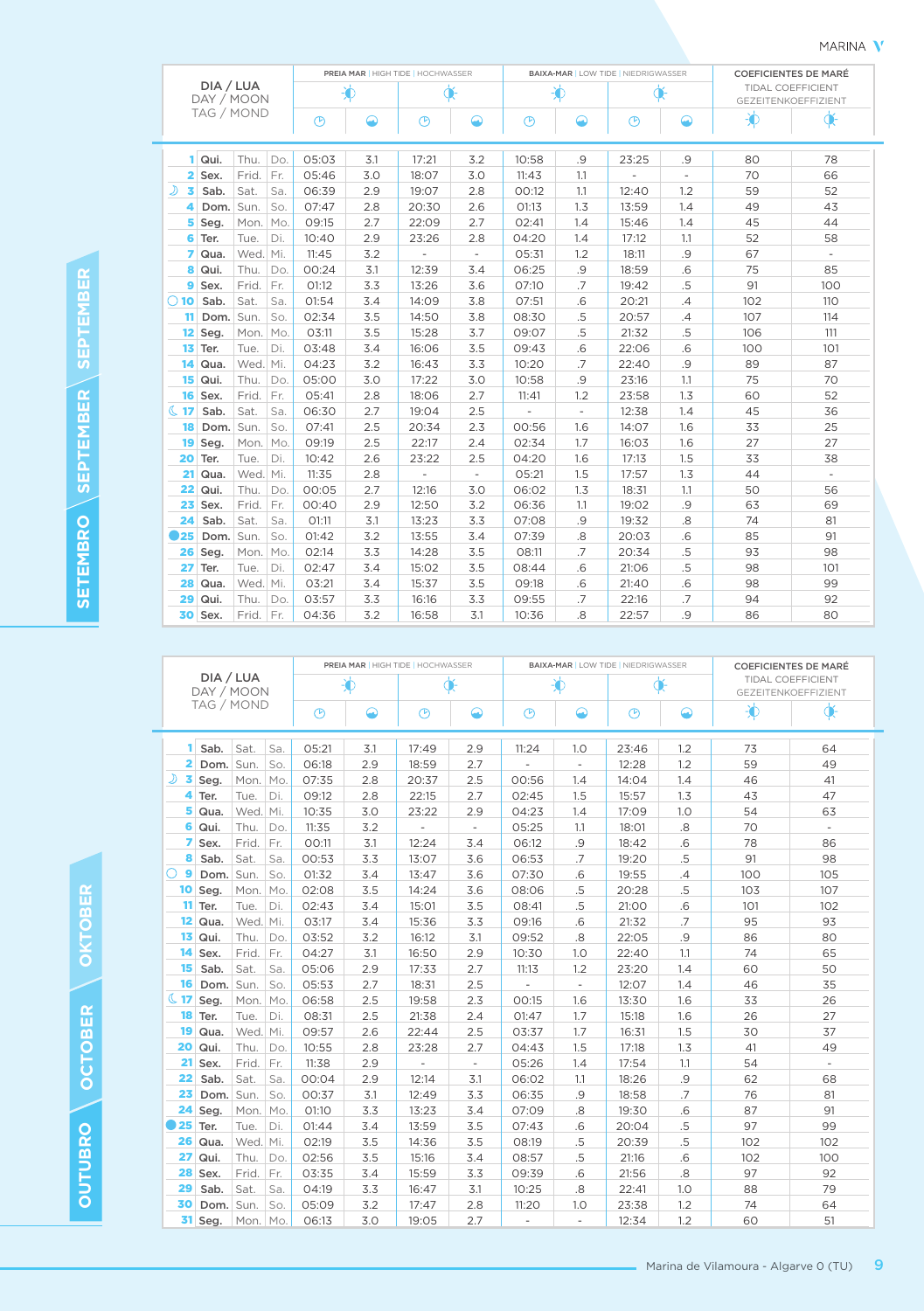| DIA / LUA       |             |          |     |                          |                          | <b>PREIA MAR   HIGH TIDE   HOCHWASSER</b> |                          |       |                          | <b>BAIXA-MAR   LOW TIDE   NIEDRIGWASSER</b> | <b>COEFICIENTES DE MARÉ</b> |                                                        |                          |
|-----------------|-------------|----------|-----|--------------------------|--------------------------|-------------------------------------------|--------------------------|-------|--------------------------|---------------------------------------------|-----------------------------|--------------------------------------------------------|--------------------------|
|                 | DAY / MOON  |          |     |                          | ④                        | Œ                                         |                          |       | ÷Ò                       | Œ                                           |                             | <b>TIDAL COEFFICIENT</b><br><b>GEZEITENKOEFFIZIENT</b> |                          |
|                 | TAG / MOND  |          |     | ℗                        | ω                        | ℗                                         | ♤                        | ৣ     | د                        | $\odot$                                     | ♤                           | Þ                                                      | ♦                        |
| ᠉               | 1 Ter.      | Tue.     | Di. | 07:34                    | 2.9                      | 20:40                                     | 2.6                      | 00:59 | 1.4                      | 14:14                                       | 1.3                         | 49                                                     | 47                       |
|                 | $2$ Qua.    | Wed. Mi. |     | 09:03                    | 2.9                      | 22:02                                     | 2.7                      | 02:45 | 1.5                      | 15:47                                       | 1.2                         | 48                                                     | 53                       |
|                 | 3 Qui.      | Thu.     | Do. | 10:18                    | 3.0                      | 23:03                                     | 2.9                      | 04:08 | 1.3                      | 16:52                                       | 1.0                         | 58                                                     | 65                       |
| 4               | Sex.        | Frid.    | Fr. | 11:16                    | 3.2                      | 23:50                                     | 3.1                      | 05:07 | 1.1                      | 17:40                                       | .9                          | 70                                                     | 76                       |
| 5               | Sab.        | Sat.     | Sa. | $\overline{\phantom{m}}$ | $\overline{\phantom{a}}$ | 12:04                                     | 3.3                      | 05:52 | .9                       | 18:20                                       | .7                          | $\overline{\phantom{a}}$                               | 81                       |
| 6               | Dom. Sun.   |          | So. | 00:31                    | 3.2                      | 12:46                                     | 3.4                      | 06:33 | .8                       | 18:56                                       | .7                          | 85                                                     | 89                       |
| $\overline{ }$  | Seg.        | Mon. Mo. |     | 01:08                    | 3.3                      | 13:24                                     | 3.4                      | 07:10 | .7                       | 19:29                                       | .6                          | 90                                                     | 93                       |
| O               | 8 Ter.      | Tue.     | Di. | 01:44                    | 3.3                      | 14:02                                     | 3.4                      | 07:46 | .6                       | 20:02                                       | .7                          | 93                                                     | 93                       |
| 9               | Qua.        | Wed. Mi. |     | 02:19                    | 3.3                      | 14:38                                     | 3.3                      | 08:22 | .7                       | 20:34                                       | .7                          | 92                                                     | 89                       |
| 10              | Qui.        | Thu.     | Do. | 02:54                    | 3.3                      | 15:14                                     | 3.2                      | 08:58 | .7                       | 21:07                                       | .9                          | 88                                                     | 82                       |
| 11              | Sex.        | Frid.    | Fr. | 03:29                    | 3.2                      | 15:51                                     | 3.0                      | 09:34 | .9                       | 21:41                                       | 1.0                         | 81                                                     | 73                       |
| 12              | Sab.        | Sat.     | Sa. | 04:05                    | 3.1                      | 16:29                                     | 2.8                      | 10:13 | 1.0                      | 22:17                                       | 1.2                         | 71                                                     | 62                       |
| 13              | Dom. Sun.   |          | So. | 04:44                    | 3.0                      | 17:12                                     | 2.7                      | 10:55 | 1.2                      | 22:57                                       | 1.4                         | 60                                                     | 50                       |
| 14              | Seg.        | Mon.     | Mo. | 05:28                    | 2.8                      | 18:05                                     | 2.5                      | 11:45 | 1.4                      | 23:47                                       | 1.6                         | 48                                                     | 39                       |
| 15 <sup>1</sup> | Ter.        | Tue.     | Di. | 06:23                    | 2.7                      | 19:14                                     | 2.4                      |       | $\overline{\phantom{a}}$ | 12:50                                       | 1.5                         | 38                                                     | 32                       |
| $\bigcirc$ 16   | Qua.        | Wed. Mi. |     | 07:35                    | 2.6                      | 20:34                                     | 2.4                      | 00:58 | 1.7                      | 14:13                                       | 1.6                         | 32                                                     | 30                       |
| 17              | Qui.        | Thu.     | Do. | 08:53                    | 2.6                      | 21:45                                     | 2.5                      | O2:29 | 1.7                      | 15:30                                       | 1.5                         | 32                                                     | 36                       |
| 18              | Sex.        | Frid.    | Fr. | 09:59                    | 2.7                      | 22:39                                     | 2.7                      | 03:45 | 1.6                      | 16:26                                       | 1.4                         | 39                                                     | 46                       |
| 19              | Sab.        | Sat.     | Sa. | 10:50                    | 2.9                      | 23:21                                     | 2.9                      | 04:39 | 1.4                      | 17:09                                       | 1.2                         | 50                                                     | 59                       |
| 20              | Dom.        | Sun.     | So. | 11:33                    | 3.0                      | ä,                                        | $\overline{\phantom{a}}$ | 05:22 | 1.2                      | 17:47                                       | 1.0                         | 62                                                     | $\overline{\phantom{a}}$ |
| 21              | Seg.        | Mon. Mo. |     | 00:00                    | 3.1                      | 12:13                                     | 3.2                      | 06:01 | 1.0                      | 18:23                                       | .8                          | 72                                                     | 75                       |
| 22              | Ter.        | Tue.     | Di. | 00:38                    | 3.2                      | 12:53                                     | 3.3                      | 06:40 | 8.                       | 19:00                                       | .7                          | 84                                                     | 86                       |
| <b>D</b> 23     | Qua.        | Wed. Mi. |     | O1:16                    | 3.4                      | 13:34                                     | 3.4                      | 07:19 | .7                       | 19:38                                       | .6                          | 93                                                     | 94                       |
| 24              | Qui.        | Thu.     | Do. | 01:56                    | 3.5                      | 14:17                                     | 3.4                      | 08:01 | .6                       | 20:18                                       | .6                          | 100                                                    | 98                       |
| 25              | Sex.        | Frid.    | Fr. | 02:37                    | 3.5                      | 15:03                                     | 3.4                      | 08:45 | .5                       | 21:01                                       | .7                          | 101                                                    | 98                       |
| 26              | Sab.        | Sat.     | Sa. | 03:22                    | 3.5                      | 15:52                                     | 3.3                      | 09:32 | .6                       | 21:46                                       | 8.                          | 98                                                     | 92                       |
| 27              | Dom. Sun.   |          | So. | 04:11                    | 3.4                      | 16:46                                     | 3.1                      | 10:24 | .7                       | 22:37                                       | 1.0                         | 90                                                     | 82                       |
| 28              | Seg.        | Mon.     | Mo. | 05:05                    | 3.3                      | 17:48                                     | 2.9                      | 11:23 | .9                       | 23:38                                       | 1.2                         | 79                                                     | 70                       |
| 29              | Ter.        | Tue.     | Di. | 06:09                    | 3.2                      | 18:59                                     | 2.8                      |       | $\overline{\phantom{a}}$ | 12:34                                       | 1.0                         | 68                                                     | 60                       |
|                 | ♪ 30   Qua. | Wed. Mi. |     | 07:21                    | 3.1                      | 20:15                                     | 2.8                      | 00:52 | 1.3                      | 13:56                                       | 1.1                         | 59                                                     | 55                       |

| DIA / LUA<br>DAY / MOON<br>TAG / MOND |           |          |     | <b>PREIA MAR   HIGH TIDE   HOCHWASSER</b> |     |               |                          |                          |                          | <b>BAIXA-MAR   LOW TIDE   NIEDRIGWASSER</b> | <b>COEFICIENTES DE MARÉ</b> |                                                        |                          |
|---------------------------------------|-----------|----------|-----|-------------------------------------------|-----|---------------|--------------------------|--------------------------|--------------------------|---------------------------------------------|-----------------------------|--------------------------------------------------------|--------------------------|
|                                       |           |          |     |                                           | Þ   | Œ             |                          | ւ                        |                          |                                             |                             | <b>TIDAL COEFFICIENT</b><br><b>GEZEITENKOEFFIZIENT</b> |                          |
|                                       |           |          |     | ℗                                         | ♤   | $\odot$       | ♤                        | $\odot$                  | ♤                        | ℗                                           | ω                           | ÷Φ                                                     | ⋫                        |
|                                       | 1 Qui.    | Thu.     | Do. | 08:36                                     | 3.0 | 21:28         | 2.8                      | 02:16                    | 1.4                      | 15:14                                       | 1.2                         | 56                                                     | 55                       |
|                                       | 2 Sex.    | Frid.    | Fr. | 09:47                                     | 3.0 | 22:31         | 2.9                      | 03:34                    | 1.3                      | 16:20                                       | 1.1                         | 59                                                     | 60                       |
| 3                                     | Sab.      | Sat.     | Sa. | 10:48                                     | 3.1 | 23:22         | 3.0                      | 04:37                    | 1.2                      | 17:11                                       | 1.0                         | 63                                                     | 66                       |
| 4                                     | Dom.      | Sun.     | So. | 11:39                                     | 3.1 | ä,            | $\overline{\phantom{a}}$ | 05:28                    | 1.1                      | 17:54                                       | 1.0                         | 68                                                     | $\overline{\phantom{a}}$ |
| 5                                     | Seg.      | Mon.     | Mo. | 00:07                                     | 3.1 | 12:24         | 3.1                      | 06:13                    | 1.0                      | 18:32                                       | .9                          | 72                                                     | 73                       |
| 6                                     | Ter.      | Tue.     | Di. | 00:48                                     | 3.2 | 13:06         | 3.1                      | 06:55                    | .9                       | 19:08                                       | .9                          | 77                                                     | 76                       |
| 7                                     | Qua.      | Wed. Mi. |     | 01:26                                     | 3.2 | 13:45         | 3.1                      | 07:34                    | .9                       | 19:43                                       | .9                          | 80                                                     | 77                       |
| 8<br>O                                | Qui.      | Thu.     | Do. | 02:03                                     | 3.3 | 14:23         | 3.1                      | 08:11                    | .9                       | 20:17                                       | .9                          | 81                                                     | 76                       |
| 9                                     | Sex.      | Frid.    | Fr. | 02:40                                     | 3.3 | 15:01         | 3.0                      | 08:48                    | .9                       | 20:52                                       | 1.0                         | 80                                                     | 74                       |
| 10                                    | Sab.      | Sat.     | Sa. | 03:15                                     | 3.2 | 15:38         | 3.0                      | 09:24                    | .9                       | 21:26                                       | 1.1                         | 77                                                     | 69                       |
| 11.                                   | Dom. Sun. |          | So. | 03:50                                     | 3.2 | 16:15         | 2.9                      | 10:01                    | 1.0                      | 22:02                                       | 1.2                         | 71                                                     | 64                       |
| $12 \overline{ }$                     | Seg.      | Mon.     | Mo. | 04:27                                     | 3.1 | 16:54         | 2.8                      | 10:39                    | 1.1                      | 22:39                                       | 1.3                         | 65                                                     | 56                       |
|                                       | $13$ Ter. | Tue.     | Di. | 05:06                                     | 3.0 | 17:36         | 2.7                      | 11:21                    | 1.3                      | 23:22                                       | 1.4                         | 57                                                     | 49                       |
| 14                                    | Qua.      | Wed.     | Mi. | 05:51                                     | 2.9 | 18:26         | 2.6                      | $\overline{\phantom{a}}$ | $\overline{\phantom{a}}$ | 12:09                                       | 1.4                         | 50                                                     | 43                       |
| 15                                    | Qui.      | Thu.     | Do. | 06:43                                     | 2.8 | 19:25         | 2.6                      | 00:12                    | 1.5                      | 13:06                                       | 1.5                         | 44                                                     | 39                       |
| $\subset$ 16                          | Sex.      | Frid.    | Fr. | 07:43                                     | 2.8 | 20:30         | 2.6                      | O1:15                    | 1.6                      | 14:12                                       | 1.5                         | 40                                                     | 39                       |
| 17                                    | Sab.      | Sat.     | Sa. | 08:48                                     | 2.8 | 21:35         | 2.7                      | 02:27                    | 1.6                      | 15:18                                       | 1.4                         | 40                                                     | 44                       |
| 18                                    | Dom. Sun. |          | So. | 09:51                                     | 2.8 | 22:32         | 2.8                      | 03:36                    | 1.5                      | 16:15                                       | 1.3                         | 45                                                     | 53                       |
| 19                                    | Seg.      | Mon.     | Mo. | 10:48                                     | 2.9 | 23:21         | 3.0                      | 04:35                    | 1.3                      | 17:04                                       | 1.1                         | 54                                                     | 64                       |
| 20                                    | Ter.      | Tue.     | Di. | 11:39                                     | 3.0 | $\frac{1}{2}$ | $\overline{\phantom{a}}$ | 05:26                    | 1.1                      | 17:50                                       | .9                          | 65                                                     | L.                       |
| 21                                    | Qua.      | Wed. Mi. |     | 00:07                                     | 3.2 | 12:28         | 3.2                      | 06:15                    | .9                       | 18:35                                       | .8                          | 76                                                     | 76                       |
| 22                                    | Qui.      | Thu.     | Do. | 00:53                                     | 3.3 | 13:17         | 3.3                      | 07:02                    | .8                       | 19:20                                       | .7                          | 86                                                     | 86                       |
| D23                                   | Sex.      | Frid.    | Fr. | 01:39                                     | 3.5 | 14:07         | 3.4                      | O7:51                    | .6                       | 20:06                                       | .7                          | 94                                                     | 94                       |
| 24                                    | Sab.      | Sat.     | Sa. | 02:26                                     | 3.6 | 14:57         | 3.4                      | 08:39                    | $.5\,$                   | 20:53                                       | .7                          | 100                                                    | 98                       |
| 25                                    | Dom. Sun. |          | So. | 03:15                                     | 3.7 | 15:48         | 3.4                      | 09:29                    | .5                       | 21:42                                       | 8.                          | 101                                                    | 98                       |
| 26                                    | Seg.      | Mon.     | Mo. | 04:05                                     | 3.6 | 16:40         | 3.3                      | 10:20                    | .6                       | 22:32                                       | .9                          | 99                                                     | 92                       |
| 27                                    | Ter.      | Tue.     | Di. | 04:58                                     | 3.5 | 17:34         | 3.1                      | 11:14                    | .7                       | 23:25                                       | 1.0                         | 92                                                     | 83                       |
| 28                                    | Qua.      | Wed. Mi. |     | 05:53                                     | 3.4 | 18:32         | 3.0                      | $\overline{\phantom{a}}$ | $\overline{a}$           | 12:12                                       | .9                          | 83                                                     | 72                       |
| 29                                    | Qui.      | Thu.     | Do. | 06:52                                     | 3.2 | 19:33         | 2.8                      | 00:24                    | 1.1                      | 13:15                                       | 1.1                         | 72                                                     | 61                       |
| D30.                                  | Sex.      | Frid.    | Fr. | 07:55                                     | 3.1 | 20:38         | 2.8                      | 01:29                    | 1.3                      | 14:22                                       | 1.2                         | 62                                                     | 53                       |
| 31                                    | Sab.      | Sat.     | Sa. | 09:02                                     | 2.9 | 21:46         | 2.7                      | 02:41                    | 1.3                      | 15:30                                       | 1.3                         | 54                                                     | 50                       |

NOVEMBRO NOVEMBER NOVEMBER **NOVEMBRO NOVEMBER NOVEMBER**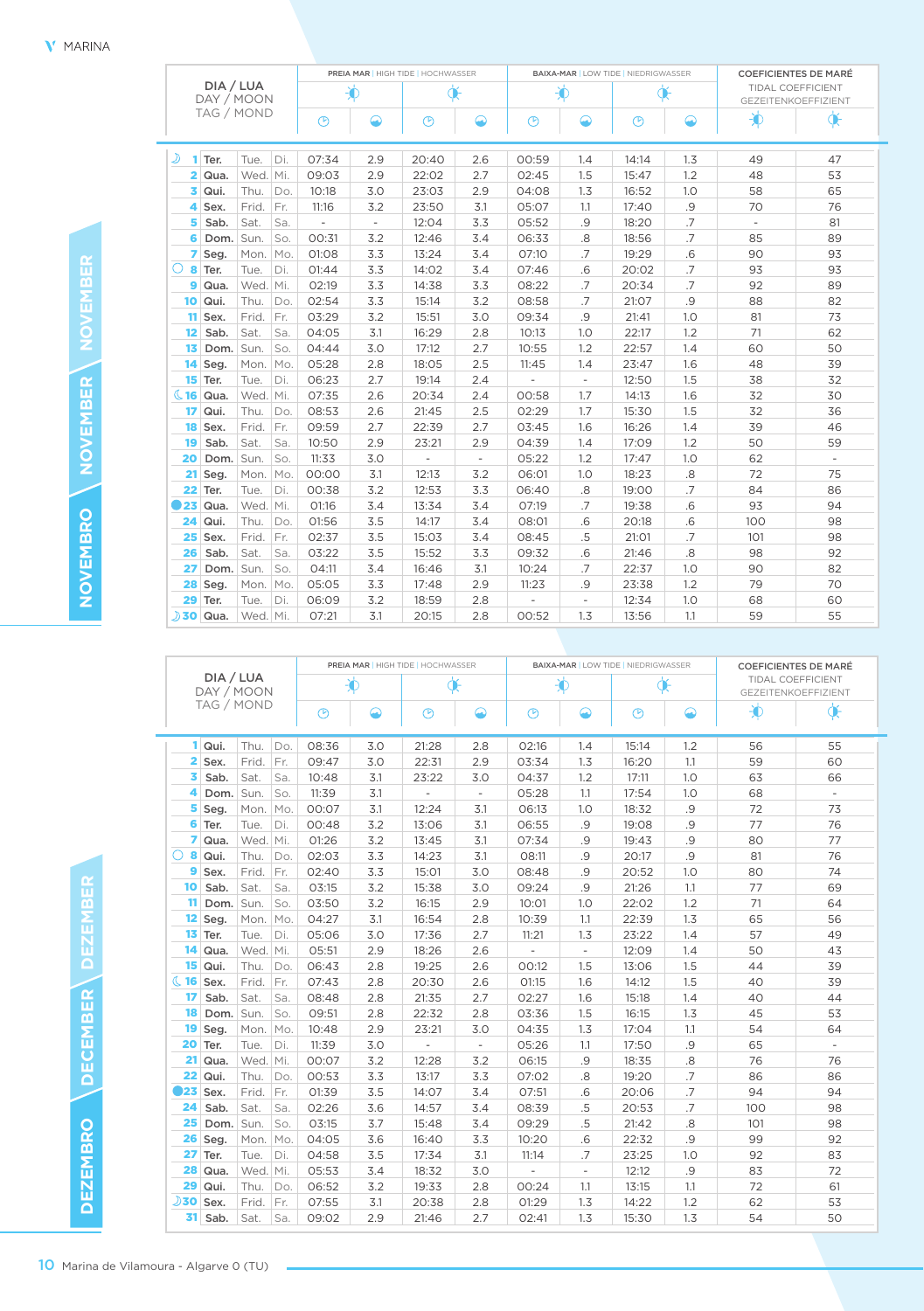